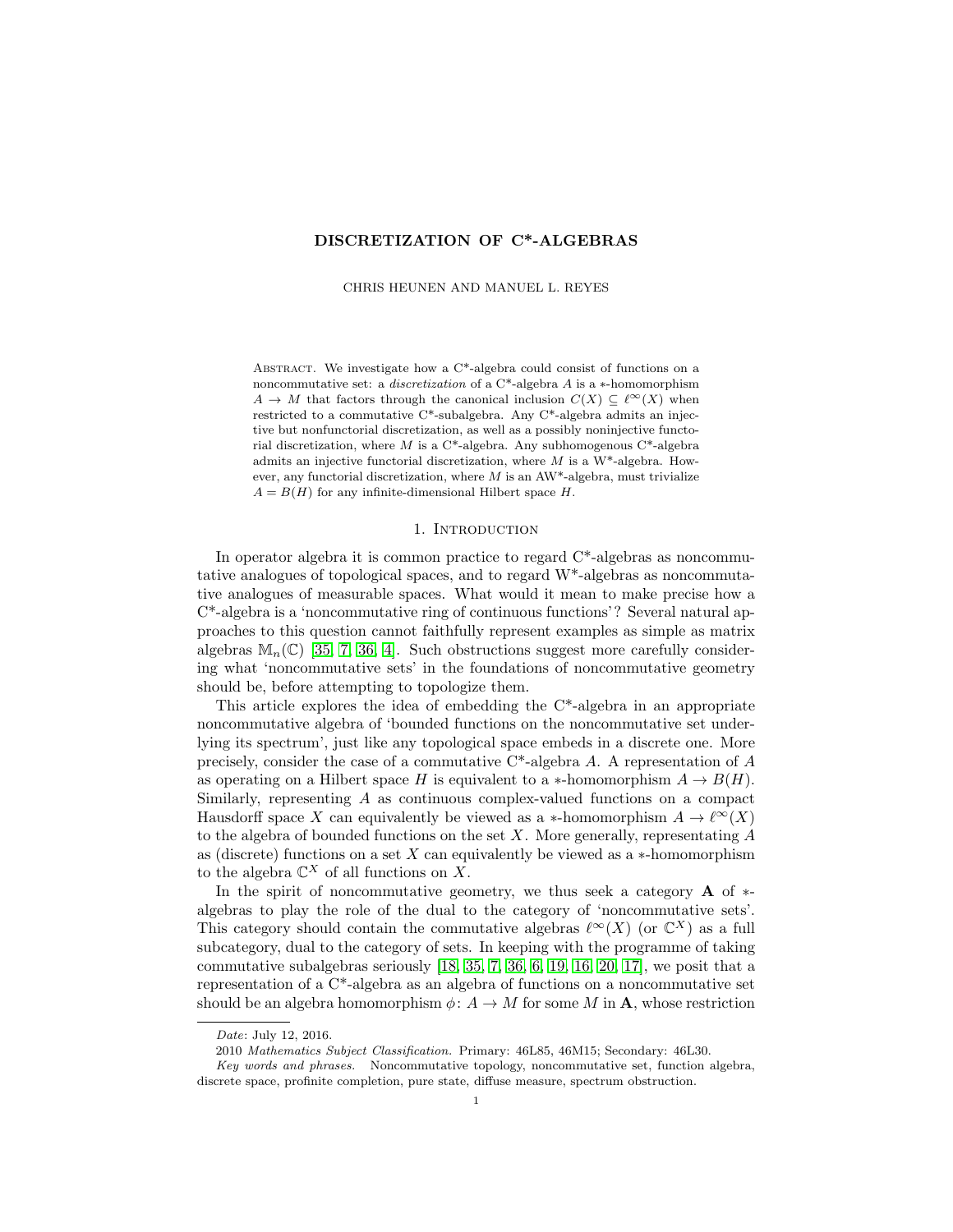to every commutative C\*-subalgebra  $C \simeq C(X)$  of A factors through the natural inclusion  $C(X) \subseteq \ell^{\infty}(X)$  via a morphism  $\ell^{\infty}(X) \to M$  in **A**. We call such a map  $\phi$  a *discretization* of A.



Section [2](#page-1-0) makes this definition precise, relative to a parameterizing category A that can then remain unspecified. This approach to terminology gives most flexibility in investigating the open problem of finding a suitable noncommutative extension of the functor  $C(X) \mapsto \ell^{\infty}(X)$  before us. We show that every C<sup>\*</sup>-algebra admits a discretization into a  $C^*$ -algebra M that is injective but nonfunctorial. We also show that there is a universal candidate for a functorial discretization into the category of C\*-algebras, but it remains open whether this functorial discretization is injective for every C\*-algebra.

In Section [3](#page-5-0) we show that a sizeable class of C\*-algebras that are 'close to being commutative' does indeed have injective functorial discretizations, namely the subhomogeneous algebras: subalgebras of  $\mathbb{M}_{n}(C)$  for some commutative C<sup>\*</sup>-algebra C. The discretization is achieved by profinite completion, suggesting that profinite completion for subhomogeneous algebras is a noncommutative substitute for the 'underlying set functor' that sends a compact Hausdorff space to its underlying discrete space.

On the other hand, in Section [4](#page-8-0) we show that no subcategory of  $W^*$ -algebras, or even AW\*-algebras, can be dual to noncommutative sets in the sense of injectively discretizing every  $C^*$ -algebra. In particular, every functor from  $C^*$ -algebras to AW<sup>\*</sup>-algebras taking each C<sup>\*</sup>-algebra to a discretization must trivialize  $A = B(H)$ for any infinite-dimensional Hilbert space H. A number of related examples and obstructions are discussed, including separable algebras A for which the same trivialization occurs. Viewing ∗-homomorphisms out of a C\*-algebra as representing it by functions on a noncommutative set dates back at least to Akemann [\[1\]](#page-14-8) and Giles and Kummer [\[14\]](#page-14-9), who took the representation to be the canonical homomorphism  $A \rightarrow A^{**}$  into the bidual. They noted [\[2,](#page-14-10) p. 10] that their theory was not functorial. Our obstructions amplify this observation by suggesting that W\*-algebras indeed cannot play the role of 'noncommutative  $\ell^{\infty}(X)$ -algebras' for C\*-algebras as large as  $B(H)$ .

The article concludes with a discussion in Section [5](#page-13-0) of the implications of our obstructions, with an eye toward future work on the problem of finding injective functorial discretizations of all C\*-algebras.

# 2. DISCRETIZATION

<span id="page-1-0"></span>We assume throughout this article that all rings, algebras, and subalgebras are unital, and that all homomorphisms preserve units. Write  $Spec(C)$  for the Gelfand spectrum of a commutative  $C^*$ -algebra C. Write **Cstar** for the category of  $C^*$ algebras with ∗-homomorphisms and Wstar for the subcategory of W\*-algebras with normal ∗-homomorphisms.

Recall that a pro- $C^*$ -algebra [\[31,](#page-15-2) [32\]](#page-15-3) is a topological ∗-algebra that is a directed (or "inverse") limit in the category of topological ∗-algebras of a system of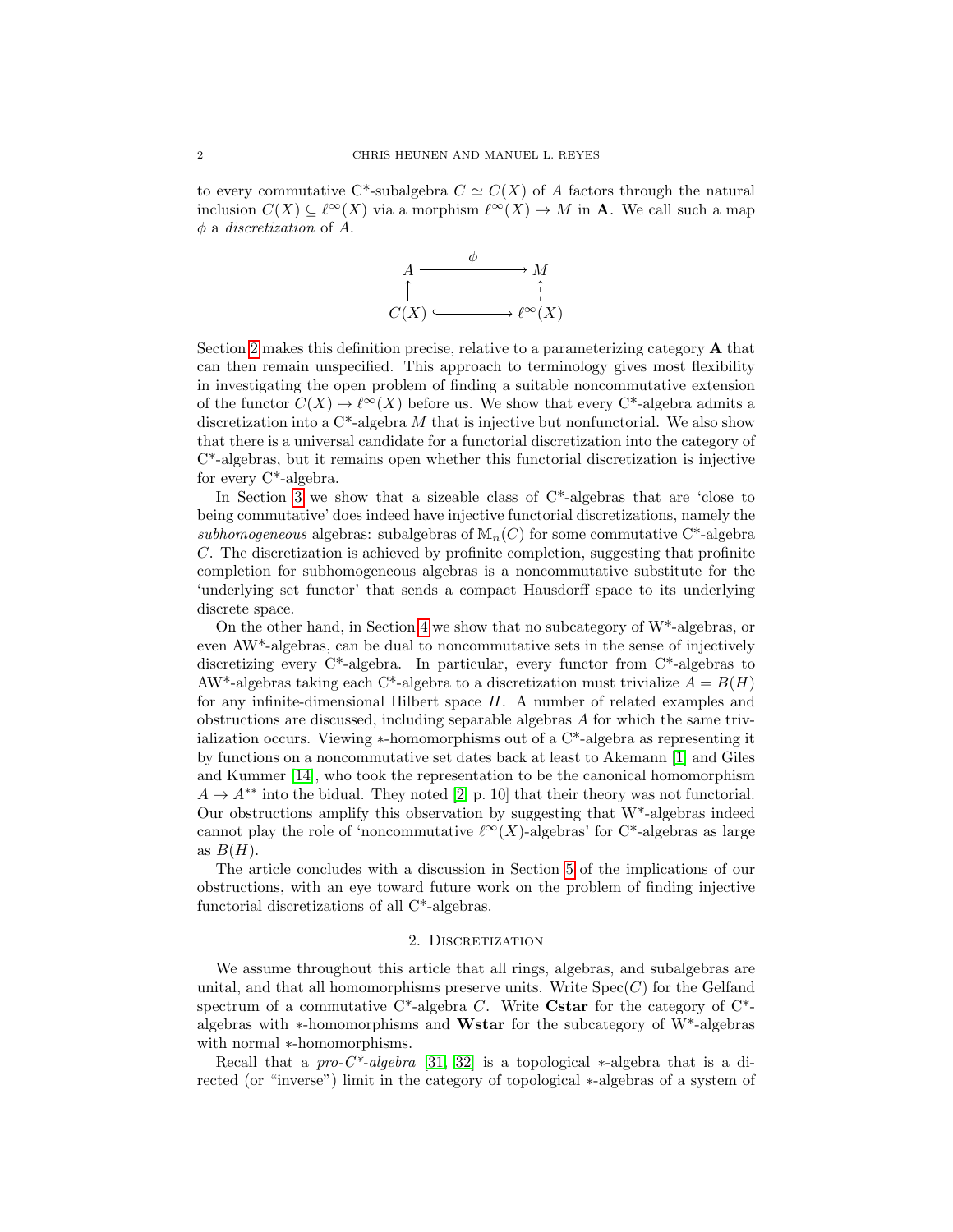C\*-algebras. Pro-C\*-algebras with continuous ∗-homomorphisms form a category **proCstar**. The algebra  $\mathbb{C}^{X}$  of all complex-valued functions on a set X equipped with its topology of pointwise convergence is a pro-C<sup>\*</sup>-algebra, as it is the directed limit of the finite-dimensional C<sup>\*</sup>-algebras  $\mathbb{C}^S$  for all finite subsets  $S \subseteq X$ .

<span id="page-2-2"></span>**Lemma 2.1.** The functors  $X \mapsto \ell^{\infty}(X)$  and  $X \mapsto \mathbb{C}^{X}$  are contravariant equivalences between the category of sets and full subcategories of Wstar and proCstar.

*Proof.* The proof for the functor  $\ell^{\infty}$  can be found in [\[40,](#page-15-4) Section 6.1]. We sketch an argument that covers both functors.

It is rather clear that each of the above assignments forms a contravariant functor into the specified category. It only remains to show that each is naturally bijective on Hom-sets. Fix  $x \in X$ . Let  $ev_x: \mathbb{C}^X \to \mathbb{C}$  denote the continuous \*homomorphism given by evaluation at x, whose restriction to  $\ell^{\infty}(X)$  is normal. The maps  $X \to \text{prox}(\mathbb{C}^X, \mathbb{C})$  and  $X \to \text{Wstar}(\ell^{\infty}(X), \mathbb{C})$ , given in each case by  $x \mapsto \text{ev}_x$ , are both bijections; this follows by verifying that the kernel of either kind of morphism  $\mathbb{C}^X \to \mathbb{C}$  or  $\ell^{\infty}(X) \to \mathbb{C}$  is generated as an ideal by a characteristic function  $\chi_S$ , which entails that  $S = X \setminus \{x\}$  for some  $x \in X$ .

Now the argument that the functors in question are bijective on Hom-sets is purely formal, and can be proved by essentially the same argument as the one given in the algebraic context in [\[21,](#page-14-11) Theorem 4.7].

The previous lemma leads naturally to the following notion, in keeping with the programme of taking commutative subalgebras seriously. As mentioned in the introduction, the definition is made relative to a category  $\bf{A}$  of complex algebras that is a candidate to contain 'algebras of bounded functions on noncommutative sets.'

<span id="page-2-0"></span>**Definition 2.2.** Let  $A$  denote a category of  $C$ -algebras containing the algebras  $\ell^{\infty}(X)$  for any set X with their normal \*-homomorphisms. Given a C\*-algebra A, a (bounded) **A**-discretization is a homomorphism  $\phi: A \rightarrow M$  whose restriction to each commutative  $C^*$ -subalgebra C of A factors through the natural inclusion  $C \to \ell^{\infty}(\mathrm{Spec}(C))$  via a morphism  $\phi_C : \ell^{\infty}(\mathrm{Spec}(C)) \dashrightarrow M$  in A.



We call a discretization  $\phi$  faithful when it is injective and all  $\phi_C$  can be chosen injective. We call  $\phi$  compatible if the morphisms  $\phi_C$  can be chosen such that  $\phi_C$ factors through  $\phi_D$  via the induced morphism  $\ell^{\infty}(\text{Spec}(C)) \to \ell^{\infty}(\text{Spec}(D))$  for commutative C<sup>\*</sup>-subalgebras  $C \subseteq D \subseteq A$ .

When A is Cstar or Wstar above, we will speak of  $C^*$ - or W<sup>\*</sup>-discretizations instead of A-discretizations.

<span id="page-2-1"></span>**Proposition 2.3.** Every  $C^*$ -algebra has a faithful  $C^*$ -discretization.

*Proof.* Write L for the functor  $C \rightarrow \ell^{\infty}(\text{Spec}(C))$ . Given a finite family S =  ${C_1, \ldots, C_n}$  of commutative C\*-subalgebras of A, write  $A_S$  for the colimit in **Cstar** of the diagram whose objects are A, the  $C_i$ , and the  $L(C_i)$ , along with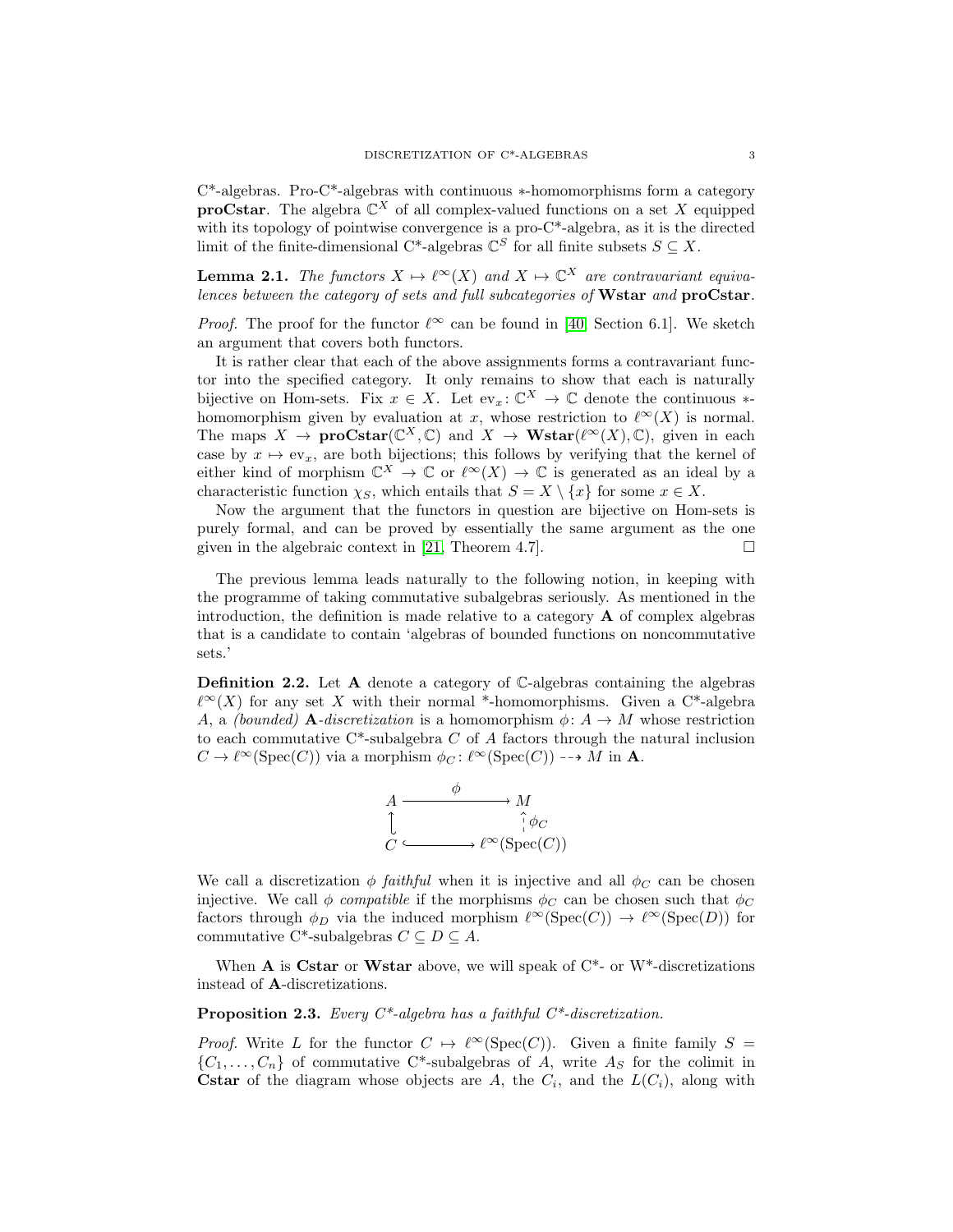the inclusions of each  $C_i$  into both A and  $L(C_i)$ . This can be constructed up to isomorphism as an iterated amalgamated free product:

$$
A_S \simeq (\cdots ((A *_{C_1} L(C_1)) *_{C_2} L(C_2)) \cdots ) *_{C_n} L(C_n).
$$

Thus the natural maps from A and the  $L(C_i)$  into  $A<sub>S</sub>$  are all embeddings; see [\[8,](#page-14-12) Theorem 3.1] or [\[29,](#page-15-5) Theorem 4.2].

The finite families S of commutative  $C^*$ -subalgebras of A form a directed set under inclusion. Consider the directed colimit  $M = \text{colim}_{S} A_{S}$ . By construction the mediating map  $\phi: A \to M$  is a C<sup>\*</sup>-discretization. For finite subfamilies  $S \subseteq T$  of commutative C\*-subalgebras of A, the induced map  $A_S \to A_T$  is injective because  $A_T$  is formed from  $A_S$  by iterated pushouts. Thus the natural maps  $A_S \to M$  are injective [\[37,](#page-15-6) Theorem 1], from which it follows that  $\phi$  is faithful.

The discretization  $\phi: A \to M$  constructed in the proof above is not compatible: for commutative C<sup>\*</sup>-subalgebras  $C \subseteq D \subseteq A$ , the algebra M is obtained by gluing together distinct copies of  $L(C)$  and  $L(D)$  without regard to the natural inclusion  $L(C) \to L(D)$ . In Theorem [2.5](#page-3-0) below we modify the construction to ensure compatibility, with the caveat that we no longer know that the discretization is even injective. This universally constructed C\*-discretization will in fact satisfy the following natural condition.

**Definition 2.4.** Let A be a category as in Definition [2.2.](#page-2-0) A functorial A-discretization is a functor F: Cstar  $\rightarrow$  A together with natural homomorphisms  $\eta_A : A \rightarrow F(A)$ such that  $\eta_C$  for each commutative C\*-algebra C turns into the natural inclusion  $C \to \ell^{\infty}(\text{Spec}(C))$  by a natural isomorphism  $F(C) \simeq \ell^{\infty}(\text{Spec}(C)).$ 

A functorial discretization automatically gives compatible discretizations  $A \rightarrow$  $F(A)$  for every C<sup>\*</sup>-algebra A: writing  $i_C: C \to A$  for the inclusion of a commutative C\*-subalgebra gives the following commutative diagram.

$$
A \xrightarrow{\eta_A} F(A)
$$
  
\n
$$
i_C \downarrow \qquad \qquad \uparrow F(i_C)
$$
  
\n
$$
C \xrightarrow{\eta_C} F(C) \simeq \ell^{\infty}(\text{Spec}(C))
$$

Compatibility follows by applying F to successive inclusions  $C \subseteq D \subseteq A$ .

Write **cCstar** for the full subcategory of **Cstar** of commutative  $C^*$ -algebras. Write  $\mathcal{C}(A)$  for the small subcategory of **cCstar** consisting of the commutative C<sup>\*</sup>subalgebras of a  $C^*$ -algebra A with their inclusion morphisms; we also view this as a partially ordered set.

## <span id="page-3-0"></span>**Theorem 2.5.** The functor  $F:$  Cstar  $\rightarrow$  Cstar given by

$$
F(A) = \operatorname{colim}_{C \in \mathcal{C}(A)} A *_{C} \ell^{\infty}(\operatorname{Spec}(C))
$$

equipped with the naturally induced ∗-homomorphisms  $\eta_A : A \to F(A)$  is a functorial C\*-discretization. For each C\*-algebra A, the C\*-discretization  $A \to F(A)$  is universal among all compatible  $C^*$ -discretizations of A. Thus F is universal among all functorial C\*-discretizations.

*Proof.* We follow the idea of [\[35,](#page-15-0) Theorem 2.15] but with arrows reversed. Write  $L = \ell^{\infty} \circ \text{Spec} : \text{cCstar} \to \text{Cstar}.$  The assignment  $A \mapsto C(A)$  is a functor to the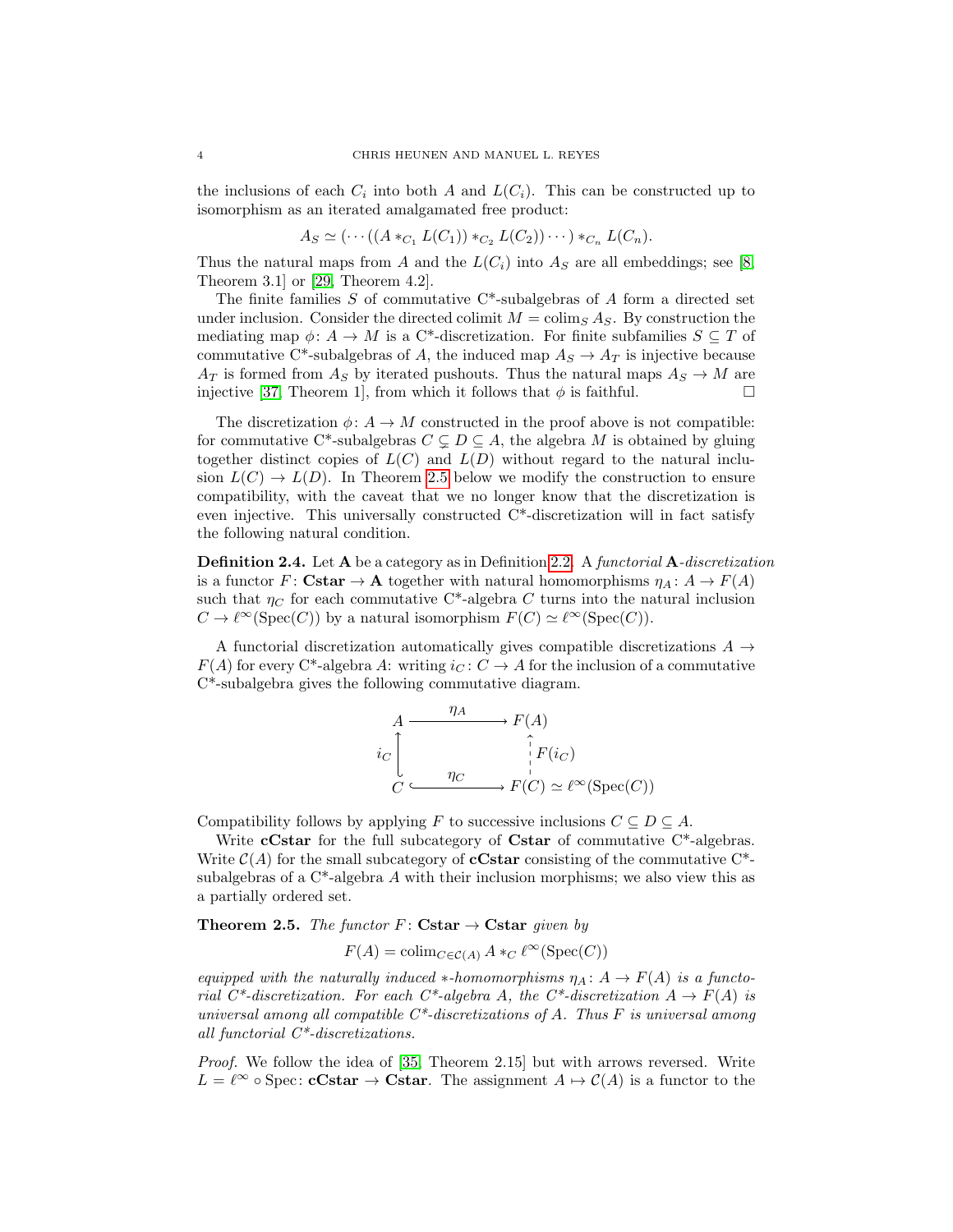category of small categories. Given a C\*-algebra A, the assignment  $C \mapsto A *_{C} L(C)$ is functorial  $C(A) \to \mathbf{Cstar}$ . So  $F(A) = \text{colim}_{C \in \mathcal{C}(A)} A *_{C} L(C)$  defines a functor  $F: \mathbf{Cstar} \to \mathbf{Cstar}.$  Moreover, the induced \*-homomorphisms  $\eta_A: A \to F(A)$  are natural by construction. Finally, if A is commutative so that  $A \in C(A)$ , then one naturally has an isomorphism  $F(A) \simeq \ell^{\infty}(\text{Spec}(A))$  that turns  $\eta_A$  into the inclusion  $A \to \ell^{\infty}(\text{Spec}(A)).$  Thus F is a functorial C\*-discretization.

To verify universality of  $\eta_A$ , fix a compatible C\*-discretization  $\phi: A \to M$ . Each  $C \in \mathcal{C}(A)$  then makes the following outer square commute.



The morphisms  $\phi$  and  $\phi_C$  factor uniquely through the pushout  $A*_C L(C)$ . Compatibility of the  $\phi_C$  means that these uniquely determined morphisms form a cocone from the diagram of the  $A *_{C} L(C)$  to M. Thus we obtain a \*-homomorphism  $F(A) = \text{colim}_{C \in \mathcal{C}(A)} A *_{C} L(C) \rightarrow M$  through which  $\phi$  factors uniquely, as desired.

Finally, if  $(F', \eta')$  is any functorial C<sup>\*</sup>-discretization, then by the local universality of the previous paragraph the natural morphisms  $\eta'_A: A \to F'(A)$  factor uniquely through  $\eta_A: A \to F(A)$ , from which it readily follows that F' factors through a unique natural transformation  $F \Rightarrow F'$  whose composite with  $\eta$  is  $\eta'$ .  $\Box$ 

Whereas the 'incompatible' discretization of Proposition [2.3](#page-2-1) is faithful, it is not clear whether the natural C\*-discretizations  $A \to F(A)$  of the last theorem are faithful or even injective. Abstract nonsense alone does not answer this question.

<span id="page-4-0"></span>Question 2.6. Is the universal functorial  $C^*$ -discretization  $\eta_A: A \to F(A)$  of Theorem [2.5](#page-3-0) injective or faithful for every  $C^*$ -algebra A? Equivalently, does every  $C^*$ -algebra have an injective or faithful compatible  $C^*$ -discretization?

Remark 2.7. The definitions and results above carefully used the Gelfand spectrum  $Spec(C)$  of a commutative C<sup>\*</sup>-algebra C. Henceforth we loosen notation, and write  $C = C(X)$  for an arbitrary commutative C<sup>\*</sup>-algebra, and  $C \simeq C(X)$  for an arbitrary commutative C\*-subalgebra of a C\*-algebra A.

Recall from Lemma [2.1](#page-2-2) that sets may also be encoded algebraically through the algebra of discrete (possibly unbounded) functions as  $X \mapsto \mathbb{C}^X$ . The rest of the paper will also discuss 'unbounded' discretizations.

Definition 2.8. Let A denote a category of C-algebras containing the algebras  $\mathbb{C}^X$  for any set X with the ∗-homomorphisms that are continuous with respect to the topology of pointwise convergence. Given a  $C^*$ -algebra A, an unbounded  $A$ discretization is a homomorphism  $\phi: A \to M$  whose restriction to each commutative C<sup>\*</sup>-subalgebra  $C \simeq C(X)$  of A factors through the inclusion  $C(X) \to \mathbb{C}^X$  via a morphism  $\phi_C \colon \mathbb{C}^X \dashrightarrow M$  in **A**.

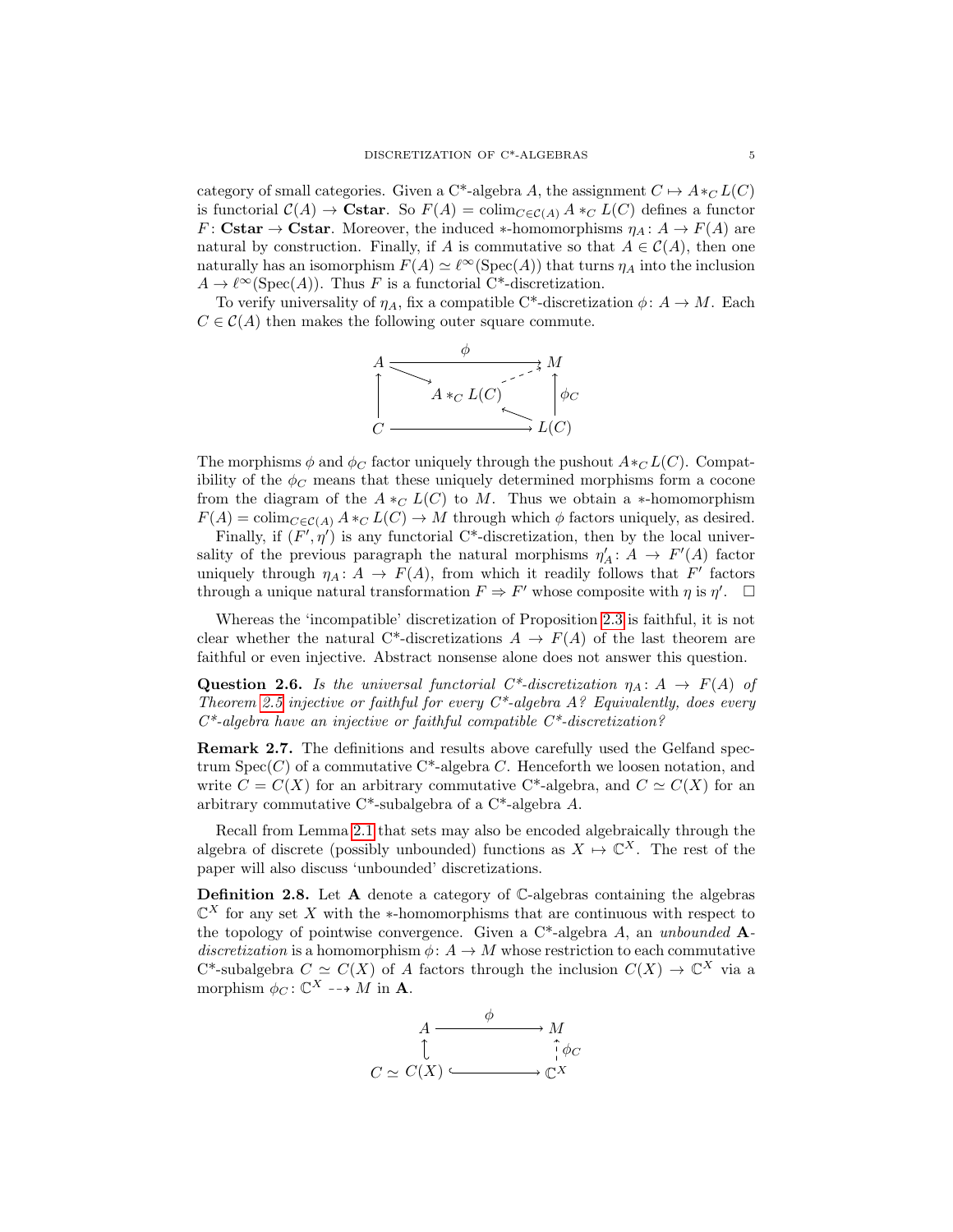Define injective, faithful, and functorial unbounded discretizations analogous to the bounded case. For  $A = \text{prox}$  can we refer to unbounded pro-C<sup>\*</sup>-discretizations.

## 3. Functorial discretizations through profinite completion

<span id="page-5-0"></span>For a compact Hausdorff space X, the natural inclusion  $C(X) \to \ell^{\infty}(X)$  is a W<sup>\*</sup>-discretization of the corresponding commutative  $C^*$ -algebra. Also, if A is a finite-dimensional C<sup>\*</sup>-algebra, then the identity map  $A \to A$  is a W<sup>\*</sup>-discretization. This section provides a common generalization of these two examples: Theorems [3.3](#page-6-0) and [3.5](#page-7-0) below show that the profinite completion of a  $C^*$ -algebra is a functorial discretization that is faithful for a large class of algebras.

For a C<sup>\*</sup>-algebra A, let  $\mathcal{F}(A)$  denote the family of closed ideals I of A for which  $A/I$  is finite-dimensional. Then  $\mathcal{F}(A)$  is closed under finite intersections, as is readily verified by embedding  $A/(I \cap J) \to A/I \oplus A/J$  for ideals  $I, J \in \mathcal{F}(A)$ . Thus the finite-dimensional C\*-algebras  $A/I$  for  $I \in \mathcal{F}(A)$  form an inversely directed system. We may take the directed limit of this system either in the category Cstar to obtain a C\*-algebra, or in the category of topological algebras to obtain a pro-C\*-algebra. We denote these two directed limits by

$$
P_b(A) = \lim_{I \in \mathcal{F}(A)} A/I
$$
 computed in Cstar,  

$$
P_u(A) = \lim_{I \in \mathcal{F}(A)} A/I
$$
 computed in **proCstar**.

Given a \*-homomorphism  $f: A \to B$  and  $J \in \mathcal{F}(B)$ , the induced embedding  $A/f^{-1}(J) \hookrightarrow B/J$  ensures that  $f^{-1}(J) \in \mathcal{F}(A)$ . Universality provides a composite ∗-homomorphism

$$
P_b(A) = \lim_{I \in \mathcal{F}(A)} A/I \rightarrow \lim_{J \in \mathcal{F}(B)} A/f^{-1}(J) \rightarrow \lim_{J \in \mathcal{F}(B)} B/J = P_b(B)
$$

making the assignments  $P_b$  and  $P_u$  functorial.

Notice that the diagram over which the limit  $P_b(A)$  is computed consists of W<sup>\*</sup>-algebras with normal \*-homomorphisms. The subcategory Wstar of Cstar is closed under limits since the forgetful functor  $Wstar \rightarrow Cstar$  is right adjoint to the universal enveloping W<sup>\*</sup>-algebra functor [\[12\]](#page-14-13). Thus  $P_b(A)$  is a W<sup>\*</sup>-algebra, and for  $f: A \to B$  in Cstar the induced morphism  $P_b(f): P_b(A) \to P_b(B)$  is a normal ∗-homomorphism. Thus  $P_b$  is a functor Cstar → Wstar.

Each of the two functors  $P_b$  and  $P_u$  is a kind of profinite completion [\[13\]](#page-14-14).

**Definition 3.1.** We call  $P_b$ : Cstar  $\rightarrow$  Wstar the bounded profinite completion, and  $P_u: \mathbf{Cstar} \to \mathbf{proCstar}$  the unbounded profinite completion.

Let  $b(P) \subseteq P$  denote the set of *bounded* elements of a pro-C<sup>\*</sup>-algebra P: those elements whose spectrum forms a bounded subset of  $\mathbb{C}$ . This is a  $C^*$ -algebra that lies densely in P [\[31,](#page-15-2) Proposition 1.11].

**Proposition 3.2.** If A is a C\*-algebra, then  $P_b(A) \simeq b(P_u(A))$ : the W\*-algebra  $P_b(A)$  is  $\ast$ -isomorphic to the algebra of bounded elements of the pro-C<sup>\*</sup>-algebra  $P_u(A)$ .

*Proof.* Suppose that a  $C^*$ -algebra B forms a cone over the diagram of finitedimensional algebras  $A/I$  for  $I \in \mathcal{F}(A)$ . Then B also forms a cone over this diagram in the category **proCstar**, and this cone factors uniquely through a morphism  $B \to P_u(A)$ . But the image of this morphism lands in the C<sup>\*</sup>-algebra  $b(P_u(A))$  [\[31,](#page-15-2) Corollary 1.13]. Thus  $b(P_u(A))$  satisfies the universal property of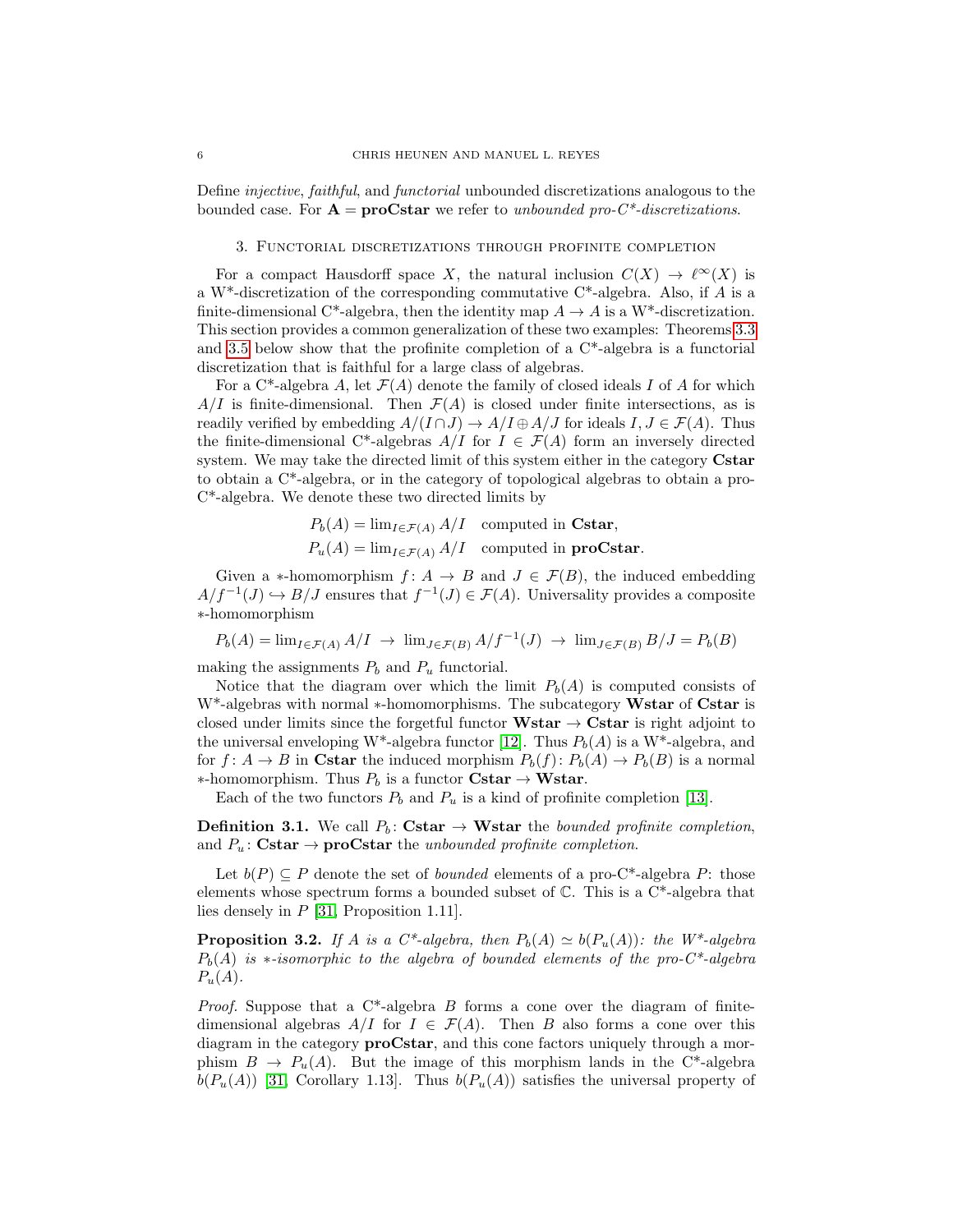$\lim_{I \in \mathcal{F}(A)} A/I$  computed in Cstar. It follows that the map  $P_b(A) \to P_u(A)$  induced by the universal property of the latter is an isomorphism onto  $b(P_u(A))$ .  $\Box$ 

Henceforth we identify  $P_b(A)$  with the dense subalgebra  $b(P_u(A)) \subseteq P_u(A)$ . Invoking the universal property of limits once again, for each C\*-algebra A there is a ∗-homomorphism  $\eta_A: A \to P_b(A) \subseteq P_u(A)$  that is natural in A. This map makes  $P_b$  and  $P_u$  into functorial discretizations.

<span id="page-6-0"></span>**Theorem 3.3.** Bounded profinite completion is a functorial  $W^*$ -discretization. Unbounded profinite completion is an unbounded functorial pro- $C^*$ -discretization.

*Proof.* For a commutative C\*-algebra  $C = C(X)$ , each  $I \in \mathcal{F}(C)$  is of the form  $I = I_S = \{f \in C \mid f(S) = 0\}$  for some finite subset  $S \subseteq X$ . The surjection  $C \twoheadrightarrow C/I \simeq C(S)$  is Gelfand dual to the inclusion  $S \hookrightarrow X$ . Thus

$$
P_b(C(X)) = \lim_{S \subseteq X} C(S) \simeq \ell^{\infty}(X),
$$
  

$$
P_u(C(X)) = \lim_{S \subseteq X} C(S) \simeq \mathbb{C}^X,
$$

and under these isomorphisms the natural map  $\eta_C : C \to P_b(C) \subseteq P_u(C)$  corresponds to the natural inclusion  $C(X) \hookrightarrow \ell^{\infty}(X) \subseteq \mathbb{C}^{X}$ .

It remains to verify that these functors behave as expected on morphisms. Fix a \*-homomorphism  $f: B = C(Y) \to C = C(X)$ , which is Gelfand dual to a continuous function  $\widehat{f}: X \to Y$ . For any finite set  $S \subseteq X$ , the restriction of  $\widehat{f}$  to  $S \to \widehat{f}(S)$  is Gelfand dual to  $C(\widehat{f}(S)) \simeq B/f^{-1}(I_S) \to C/I_S \simeq C(S)$ . Taking the directed limit in Wstar over finite subsets  $S \subseteq X$ , we see that the induced map  $P_b(f)$ :  $P_b(B) \to P_b(C)$  corresponds to  $\ell^{\infty}(\widehat{f})$  under the isomorphisms  $P_b(B) \simeq \ell^{\infty}(Y)$  and  $P_b(C) \simeq \ell^{\infty}(X)$ . This completes the proof for  $P_b$ ; the analogous argument in **proCstar** also holds for  $P_u$ .

**Example 3.4.** Let  $A = \mathbb{M}_n(C(X))$  for a compact Hausdorff space X. Then  $P_b(A) = \mathbb{M}_n(\ell^{\infty}(X))$  and  $P_u(A) = \mathbb{M}_n(\mathbb{C}^X)$ .

*Proof.* Write  $C = C(X)$ , and recall that every closed ideal  $J \subseteq M_n(C)$  is of the form  $\mathbb{M}_n(I)$  for some closed ideal  $I \subseteq C$  [\[27,](#page-14-15) Corollary 17.8]. Such an ideal J has finite codimension in  $A$  if and only if  $I$  has finite codimension in  $C$ . Thus

$$
P_b(A) = \lim_{J \in \mathcal{F}(A)} A/J = \lim_{I \in \mathcal{F}(C)} \mathbb{M}_n(C)/\mathbb{M}_n(I)
$$
  
\n
$$
\simeq \lim_{I \in \mathcal{F}(C)} \mathbb{M}_n(C/I) \simeq \mathbb{M}_n(\ell^{\infty}(X))
$$

and similarly  $P_u(A) \simeq \mathbb{M}_n(\mathbb{C}^X)$ .  $X$ ).

Let us emphasize that, even though the profinite completion functors yield discretizations of all C<sup>\*</sup>-algebras, there are many C<sup>\*</sup>-algebras A for which  $P_b(A)$  =  $P_u(A) = 0$  is trivial. Indeed, if A is any C<sup>\*</sup>-algebra with no finite-dimensional representations, then by construction of the profinite completions we necessarily have  $P_b(A) = P_u(A) = 0$ . Example include: the algebra  $B(H)$  of bounded operators on an infinite-dimensional Hilbert space  $H$ ; the CCR algebra [\[30\]](#page-15-7); the Calkin algebra  $B(H)/K(H)$ ; and the (separable) Cuntz algebra  $\mathcal{O}_n$  generated by  $n \geq 2$ isometries [\[11\]](#page-14-16). Thus it is interesting to see which algebras have injective or faithful discretizations to their profinite completion. This is addressed in the next theorem.

Recall that a C<sup>\*</sup>-algebra A is residually finite-dimensional when it has a faithful family of finite-dimensional representations. Similarly, A is *subhomogeneous* when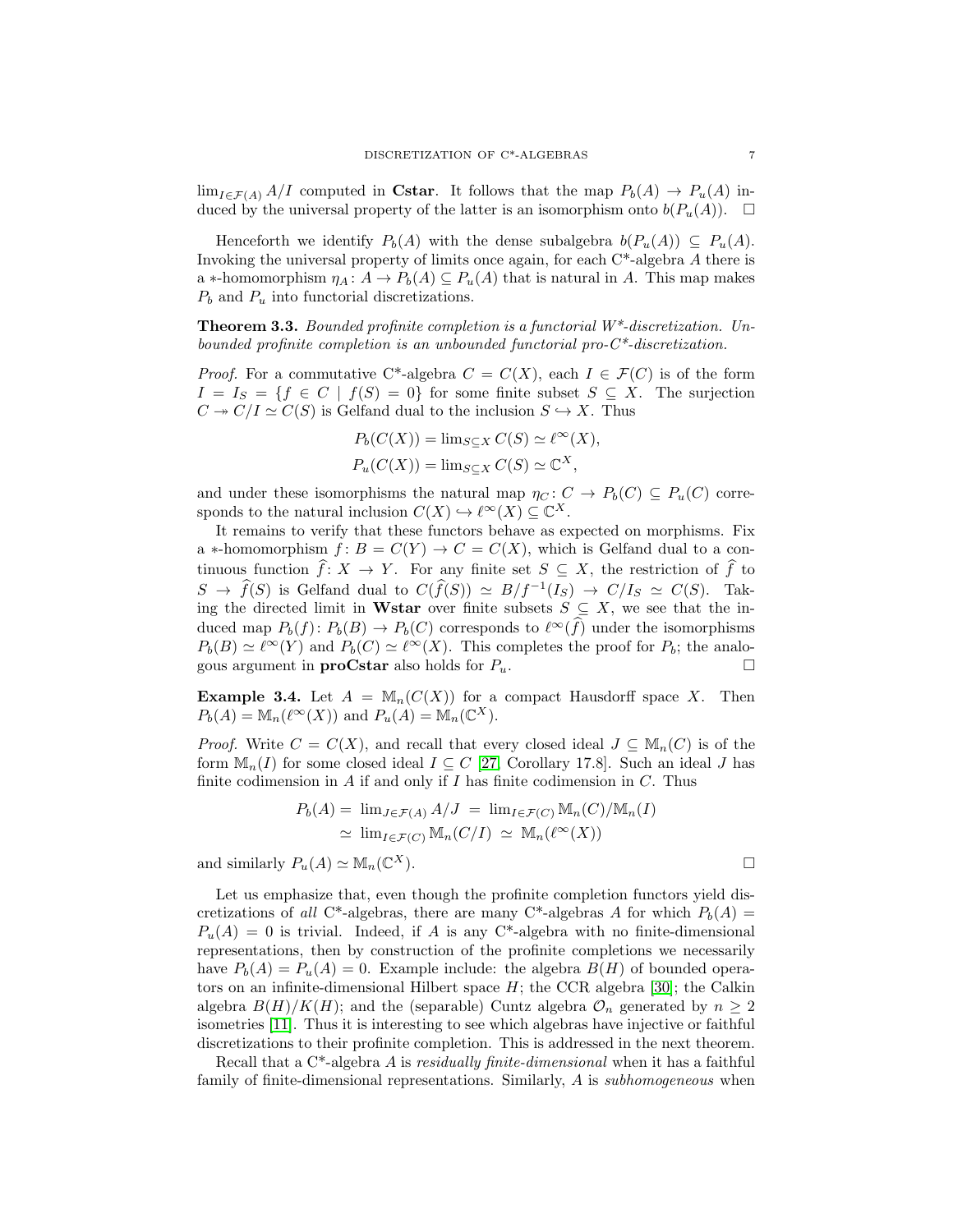there is an integer  $n \geq 1$  such that every irreducible representation of A has dimen-sion at most n; this is equivalent [\[9,](#page-14-17) Proposition IV.1.4.3] to A being isomorphic to a C\*-subalgebra of  $M_k(C)$  for a commutative C\*-algebra C and an integer  $k \geq 1$ . For a point x in a set X, we let  $\delta_x = \chi_{\{x\}} \in \ell^{\infty}(X) \subseteq \mathbb{C}^X$  denote the indicator function of the singleton  $\{x\}.$ 

# <span id="page-7-0"></span>**Theorem 3.5.** For a  $C^*$ -algebra A, the functorial discretizations  $P_b$  and  $P_u$  are:

- (i) injective if and only if  $A$  is residually finite-dimensional;
- $(ii)$  faithful if A is subhomogeneous.

*Proof.* (i) If A is residually finite-dimensional, every nonzero  $a \in A$  allows  $I_a \in$  $\mathcal{F}(A)$  with  $a \notin I_a$  (meaning that a has nonzero image in  $A/I_a$ ). Thus a is not in the kernel of  $\eta_A \colon A \to \lim_{I \in \mathcal{F}(A)} A/I = P_b(A) \subseteq P_u(A)$ . Hence  $\eta_A$  is injective. (See also [\[13,](#page-14-14) Lemma 1.10].) The converse follows directly from the definition.

(ii) Consider a commutative C<sup>\*</sup>-subalgebra  $C(X) \subseteq A$ , and  $x \in X$ . Because the homomorphisms  $\ell^{\infty}(X) \simeq P_b(C(X)) \to P_b(A)$  and  $\mathbb{C}^X \simeq P_u(C(X)) \to P_u(A)$  are respectively normal and continuous, it suffices to show that  $\delta_x \in \ell^{\infty}(X) \subseteq \mathbb{C}^X$  is not in their kernel. Indeed, the kernel I of either morphism is an ideal generated by a characteristic function  $\chi_S$  for some  $S \subseteq X$ , so that I contains exactly those  $\delta_x$  with  $x \in S$ . Hence if all  $\delta_x \notin I$ , then  $S = \emptyset$  and therefore  $I = 0$ .

Evaluation at x is a pure state on  $C(X)$ , which extends [\[9,](#page-14-17) II.6.3.2] to a pure state  $\rho_x$  on A. Because A is subhomogeneous, the GNS construction applied to  $\rho_x$  yields a finite-dimensional representation  $\pi: A \to B(\mathbb{C}^n) \simeq \mathbb{M}_n(\mathbb{C})$  for some integer  $n \geq 1$ , with cyclic vector  $v_x \in \mathbb{C}^n$ . Let  $I \in \mathcal{F}(A)$  denote the kernel of  $\pi$ . The induced  $\ast$ -homomorphism  $\psi: \ell^{\infty}(X) \to A/I \hookrightarrow \mathbb{M}_n(\mathbb{C})$  has image isomorphic to  $C(S)$  for some finite subset  $S \subseteq X$ ; in fact, this set S is characterized as those pure states on  $C(X)$  that are induced by vector states of the representation  $\pi$ . Now  $\pi(f)v_x = f(x)v_x$  for  $f \in C(X)$  by construction of  $\pi$ . Thus  $x \in S$ , so that  $\delta_x$  is not in the kernel of  $\psi$ . It follows that  $\delta_x$  has nonzero image in each of the limit algebras  $P_b(A)$  and  $P_u(A)$ , as desired.

Remark 3.6. For C\*-algebras A that are residually finite-dimensional but not subhomogeneous, the natural map  $A \to P_b(A)$  is technically an injective discretization, but it does not satisfy all desiderata for an 'algebra of bounded functions on the noncommutative underlying set' of A. Consider the C\*-sum  $A = \overline{\bigoplus_{k=1}^{\infty}} \mathbb{M}_k(\mathbb{C})$ . Let  $I_n \subseteq A$  denote the kernel of the projection  $A \to \mathbb{M}_1(\mathbb{C}) \oplus \cdots \oplus \mathbb{M}_n(\mathbb{C})$  onto the first  $n$  components. By an argument similar to that in [\[23,](#page-14-18) Lemma 7.5], the kernel of any finite-dimensional representation of A must contain some  $I_n$ . It follows that the  $I_n$  form a cofinal chain in  $\mathcal{F}(A)$ , so that the profinite completion

$$
A \to P_b(A) \simeq \lim_{n \to \infty} A/I_n \simeq A
$$

is an isomorphism. But this is far from the behavior one would expect when comparing to the commutative example  $C = \overline{\bigoplus_{k=1}^{\infty}} \mathbb{C} \simeq \ell^{\infty}(\mathbb{N}) \simeq C(\beta \mathbb{N});$  the profinite completion  $C \rightarrow P_b(C)$  corresponds under this isomorphism to the embedding  $C \simeq C(\beta \mathbb{N}) \to \ell^{\infty}(\beta \mathbb{N})$ , indicating that C is 'far below'  $P_b(C)$  as a subalgebra.

Almost all faithful discretizations of C\*-algebras we know are supplied by Theorem [3.5](#page-7-0) above. We conclude this section by describing another significant example of a faithful compatible discretization that is not of this form.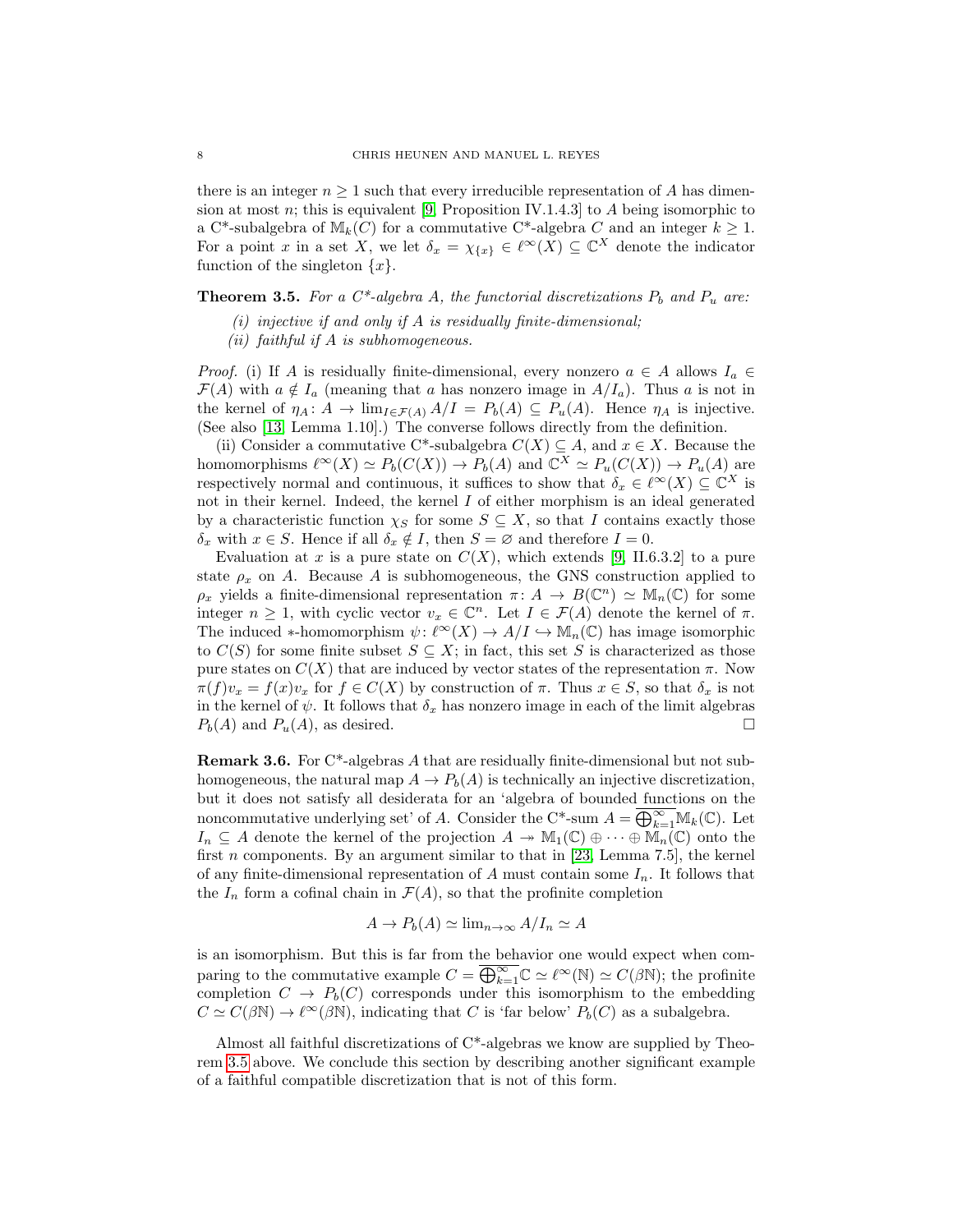**Example 3.7.** For an infinite-dimensional Hilbert space  $H$ , consider the  $C^*$ -subalgebra  $A = \mathbb{C} \oplus K(H)$  of  $B(H)$  generated by the identity and the compact operators. The embedding  $A \hookrightarrow B(H)$  is a faithful compatible W<sup>\*</sup>-discretization.

*Proof.* Any commuting set of self-adjoint compact operators on  $H$  has an orthonormal basis of  $H$  of simultaneous eigenvectors, so the same remains true for commuting sets of self-adjoint operators in A. Let  $C \simeq C(X) \subseteq A$  be a commutative C\*-subalgebra. For  $x \in X$  let  $p_x \in B(H)$  denote the projection onto the simul- $\sum p_x = 1$  in  $B(H)$ . It follows that the W<sup>\*</sup>-subalgebra  $W_C$  generated by the  $p_x$ taneous eigenspace  $\{v \in H \mid f \cdot v = f(x)v \text{ for all } f \in C\}$ . Now each  $p_x \neq 0$  and is isomorphic to  $\ell^{\infty}(X)$ , and the fact that  $fp_x = p_x f = f(x) \cdot p_x$  for all  $f \in C$ guarantees that the natural inclusion  $C \subseteq W_C$  corresponds under this isomorphism to the natural inclusion  $C(X) \subseteq \ell^{\infty}(X)$ . Thus the discretization is faithful.

Compatibility for commutative C\*-subalgebras  $C \subseteq D \subseteq A$  is readily established from the simple observation that a simultaneous eigenspace for D restricts to a simultaneous eigenspace for  $C$ .

The example above is a faithful compatible W\*-discretization for which we do not know of any extension to an unbounded discretization.

## 4. Obstructions to discretizations with many projections

<span id="page-8-0"></span>Can the bounded faithful functorial W<sup>\*</sup>-discretization for subhomogeneous  $C^*$ algebras of Theorem [3.5](#page-7-0) be extended to general C\*-algebras through some method other than profinite completion? Perhaps surprisingly, we prove in this section that the answer is no: any W<sup>\*</sup>-discretization of the algebra  $B(H)$  for an infinitedimensional Hilbert space  $H$  is necessarily zero. In fact, the obstruction is even more serious: if we replace the category of W\*-algebras ('noncommutative measurable spaces') with the category of AW\*-algebras [\[22,](#page-14-19) [5\]](#page-14-20) ('noncommutative complete Boolean algebras' [\[20\]](#page-14-6)), the obstruction persists.

The next definition is crucial to our obstructions, and relies on the following notions from measure theory. An *atom* of a measure space  $(X, \mu)$  is a measurable subset  $U \subseteq X$  with  $\mu(U) > 0$ , such that  $\mu(V) < \mu(U)$  implies  $\mu(V) = 0$  for any measurable subset  $V \subseteq U$ . An atom of a regular Borel measure on a locally compact Hausdorff space is necessarily a singleton [\[24,](#page-14-21) 2.IV]. A measure is  $diffuse$ if it has no atoms. We will say that a positive linear functional  $\psi: C(X) \to \mathbb{C}$  of a commutative C<sup>\*</sup>-algebra, given by  $\psi(f) = \int f d\mu$  for a regular Borel measure  $\mu$  on X, is *diffuse* when  $\mu$  is diffuse.

<span id="page-8-2"></span>**Definition 4.1.** Let A be a C<sup>\*</sup>-algebra. A pair of commutative C<sup>\*</sup>-subalgebras C and  $D$  is relatively diffuse when every extension of a pure state of  $D$  to a state of A restricts to a diffuse state on C.

<span id="page-8-1"></span>**Example 4.2.** Consider the separable Hilbert space  $H = L^2[0,1]$ , and the C<sup>\*</sup>algebra  $A = B(H)$ . Write D for the discrete maximal abelian W<sup>\*</sup>-subalgebra generated by the projections  $q_n$  onto the Fourier basis vectors  $e_n = \exp(2\pi i n-)$  for  $n \in \mathbb{Z}$ , and C for the continuous maximal abelian W<sup>\*</sup>-subalgebra  $L^{\infty}[0,1]$ . Then  $C$  and  $D$  are relatively diffuse.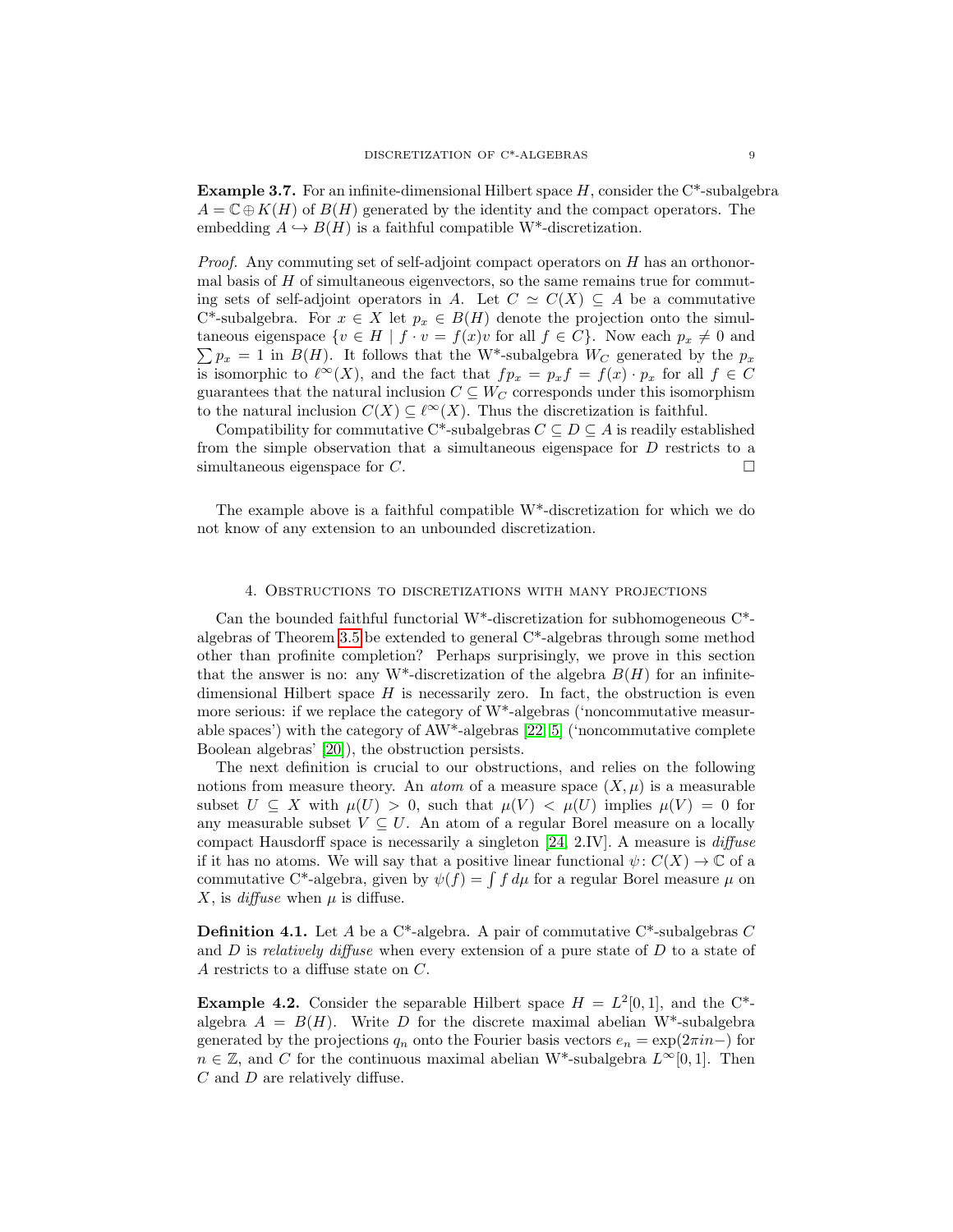*Proof.* There is a canonical conditional expectation  $E: A \rightarrow D$  that sends  $f \in A$ to its diagonal part  $\sum q_n f q_n$ . For  $f \in C$  then  $E(f) = \int_0^1 f(t) dt$  because

$$
\langle fe_n, e_n \rangle = \int_0^1 f(t) \cdot e^{2\pi int} \cdot \overline{e^{2\pi int}} dt = \int_0^1 f(t) dt.
$$

Because  $\psi$  is a pure state of D now  $\psi = \psi \circ E$  by the solution of the Kadison-Singer problem [\[28\]](#page-15-8). Hence  $\psi(f) = \psi(E(f)) = \psi(\int_0^1 f(t) dt) = \int_0^1 f(t) dt$ .

<span id="page-9-0"></span>**Example 4.3.** For  $H = L^2[0,1]$ , consider any separable C\*-subalgebra  $C \subseteq$  $L^{\infty}[0,1] \subseteq B(H)$  for which the state  $f \mapsto \int_0^1 f(t) dt$  is diffuse (such as  $C = C[0,1]$ ). Then there is a separable C\*-subalgebra  $A \subseteq B(H)$  containing C and a commutative  $C^*$ -subalgebra D generated by projections, with C and D relatively diffuse.

*Proof.* Let  $e_n$  and E be as in Example [4.2.](#page-8-1) Because C is separable, we can fix a sequence  $\{f_i\}_{i=1}^{\infty}$  of elements whose linear span is dense in C. For each  $f_i$  and for each integer  $j \geq 1$ , the positive solution to the paving conjecture [\[28\]](#page-15-8) ensures that there is a finite set of projections  $p_k = p_k^{(i,j)}$  $\binom{n,j}{k}$  in the discrete maximal abelian subalgebra of  $B(H)$  relative to the Fourier basis  $e_n$  with  $\sum p_k = 1$  and  $||p_k(f_i E(f_i)p_k|| \leq 1/j$ . Let D be the commutative C\*-subalgebra of  $B(H)$  generated by the  $p_k^{(i,j)}$  $\binom{(i,j)}{k}$  for all i, j, and k. Let A be the C\*-subalgebra of  $B(H)$  generated by C and  $D$ ; as both C and D are countably generated, the same is true of A, whence A is separable. An argument familiar in the literature on the Kadison-Singer problem (as in [\[3,](#page-14-22) p310]) shows that any extension of a pure state  $\psi_0$  on D to a state  $\psi$  on A satisfies  $\psi(f) = \psi_0(E(f))$  for all  $f \in C$ . The same computation as in Example [4.2](#page-8-1) shows that  $\psi(f) = \int_0^1 f(t) dt$ , which is diffuse on C by hypothesis.

Remark 4.4. It is possible to modify Examples [4.2](#page-8-1) and [4.3](#page-9-0) so that the conclusions can be reached without using the full force of Kadison-Singer. In either case, identify the algebra  $C = C(\mathbb{T})$  of continuous functions on the unit circle with the subalgebra  ${f | f(0) = f(1)} \subseteq C[0,1] \subseteq B(H)$ . The algebra of Fourier polynomials—or more generally, the Wiener algebra  $A(\mathbb{T})$ —is a dense subalgebra of C and lies in the algebra  $M_0 \subseteq B(H)$  of operators that are  $l_1$ -bounded in the sense of Tanbay [\[38\]](#page-15-9) with respect to the Fourier basis  $\{e_n \mid n \in \mathbb{Z}\}$ . Thus C lies in the norm closure M of  $M_0$ , and it was shown in [\[38\]](#page-15-9) (without the full force of Kadison-Singer) that every element of M is compressible (that is, the operator  $f - E(f)$  satisfies paving with respect to the basis  $e_n$  for any  $f \in M$ ). The computations in either example given above may now proceed in the same manner.

The relatively diffuse subalgebras  $C$  and  $D$  in the examples above had pure states of  $D$  inducing a *unique* diffuse state on  $C$ . We thank the referee for the following example which allows for possibly non-unique extensions.

<span id="page-9-1"></span>**Example 4.5.** Let A and D be as in Example [4.2,](#page-8-1) but consider the commutative C<sup>\*</sup>-subalgebra of A generated by the bilateral shift  $e_n \mapsto e_{n+1}$ , and let C be its bicommutant. Then C and D are relatively diffuse.

*Proof.* Write  $C_0$  for the C<sup>\*</sup>-subalgebra generated by the shift  $u: H \to H$ ; its Gelfand spectrum is the unit circle  $\mathbb{T} = {\lambda \in \mathbb{C} \mid |\lambda| = 1}$  [\[15,](#page-14-23) Problem 84]. Let  $f_n \in C(\mathbb{T})$  be a decreasing sequence converging to the characteristic function  $\delta_{\lambda} = \chi_{\{\lambda\}}$  of some  $\lambda \in \mathbb{T}$ . Then, since the bounded sequence  $(f_n)$  converges pointwise to  $\delta_{\lambda}$ , the sequence  $(f_n(u))$  in  $C_0$  converges strongly to the projection  $\delta_{\lambda}(u)$  in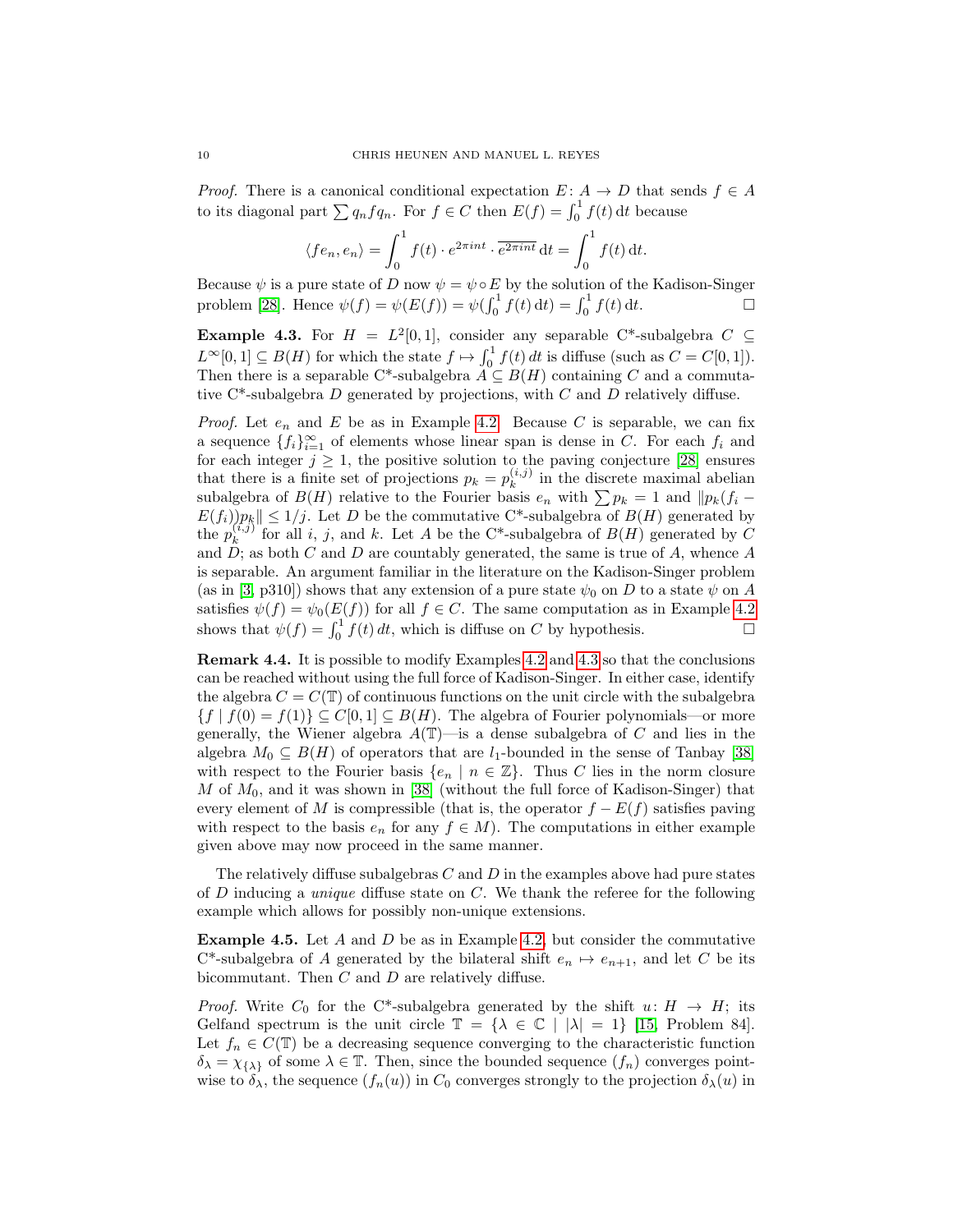C. But  $\lim_{n} \langle f_n(u)(e_0), e_0 \rangle = \langle \delta_{\lambda}(e_0), e_0 \rangle$  vanishes because u has no eigenvectors. Hence  $||E(f_n(u))|| = ||\langle f_n(u)(e_0), e_0 \rangle 1_H|| \to 0$ . Thus a state  $\psi$  of A that is pure on D satisfies  $\psi(f_n) = \psi(E(f_n)) \to 0$ , and is therefore diffuse on C.

Relatively diffuse pairs of commutative C\*-subalgebras are inherited along ∗ homomorphisms, as follows.

<span id="page-10-2"></span>**Lemma 4.6.** Let  $\phi: A \to B$  be a morphism in Cstar. If two commutative  $C^*$ subalgebras  $C, D \subseteq A$  are relatively diffuse, then so are  $\phi(C), \phi(D) \subseteq B$ .

*Proof.* Fix a pure state  $\psi_0$  on  $\phi(D)$ , and let  $\psi$  be any extension to a state on B. Then  $\psi \circ \phi$  is a state on A that extends  $\psi_0 \circ \phi$  from D; observe that the latter is a pure state on D as it is a composition of a ∗-homomorphism with a pure state. By hypothesis, the restriction of  $\psi \circ \phi$  to C is diffuse. As the restriction of  $\phi$  to  $C \twoheadrightarrow \phi(C)$  is Gelfand dual to the inclusion  $Spec(\phi(C)) \hookrightarrow Spec(C)$  of a closed subspace, the measure on  $Spec(\phi(C))$  corresponding to  $\psi|_{\phi(C)}$  is the restriction of the measure on  $Spec(C)$  corresponding to  $\psi_0|_C$ , which is diffuse. It follows that the restriction of  $\psi$  to  $C'$  is diffuse.

The major result below and its many corollaries will refer to commutative diagrams of the following kind, where  $A$  is a  $C^*$ -algebra with relatively diffuse commutative C\*-subalgebras  $C \simeq C(X)$  and  $D \simeq C(Y)$ .

(4.7) 
$$
C \simeq C(X) \xrightarrow{\qquad \qquad \downarrow \infty} \ell^{\infty}(X)
$$

$$
\downarrow \qquad \qquad \downarrow \qquad \downarrow \rho_C
$$

$$
A \xrightarrow{\qquad \qquad \downarrow \qquad \qquad \downarrow \rho_D}
$$

$$
D \simeq C(Y) \xrightarrow{\qquad \qquad \downarrow \infty} \ell^{\infty}(Y)
$$

<span id="page-10-1"></span>**Theorem 4.8.** If a  $C^*$ -algebra A has relatively diffuse commutative  $C^*$ -subalgebras  $C \simeq C(X)$  and  $D \simeq C(Y)$ , and if there is a  $C^*$ -algebra M with  $*$ -homomorphisms  $\phi$ ,  $\phi_C$  and  $\phi_D$  making the diagram [\(4.7\)](#page-10-0) commute, then for any  $x \in X$  and  $y \in Y$ :

<span id="page-10-0"></span> $\phi_C(\delta_x)\phi_D(\delta_y)=0.$ 

*Proof.* Let  $x \in X$  and  $y \in Y$ , and write  $p = \phi_C(\delta_x)$  and  $q = \phi_D(\delta_y)$ . Fix any state  $\sigma$ on the C\*-algebra qBq, and let  $\psi$  denote the state on A given by  $\psi(a) = \sigma(q\phi(a)q)$ . For  $g \in D$ , observe  $\psi(g) = \sigma(\phi_D(\delta_y g \delta_y)) = \sigma(\phi_D(g(y)\delta_y)) = g(y)\sigma(q) = g(y)$ , so that  $\psi$  restricts to a pure state on D. By hypothesis, the restriction of  $\psi$  to C is of the form  $f \mapsto \int f d\mu$  for some diffuse Radon measure  $\mu$  on X. Thus for each integer  $n \geq 1$  we may find an open neighborhood  $U_n$  of x with  $\mu(U_n) \leq \frac{1}{n}$ . Urysohn's lemma provides a continuous function  $f_n: X \to [0,1]$  that vanishes on  $X \setminus U_n$  and satisfies  $f_n(x) = 1$ . Since  $\delta_x \le f_n$  in  $\ell^{\infty}(X)$  we have  $p = \phi_C(\delta_x) \le \phi_C(f_n)$ . Positivity of  $b \mapsto \sigma(qbq)$  yields

$$
\sigma(qpq) \leq \sigma(q\phi_C(f_n)q) = \psi(f_n) = \int f_n d\mu \leq \mu(U_n) \leq \frac{1}{n}.
$$

As  $n \to \infty$  we find that  $\sigma(pqp) = 0$  for all states  $\sigma$  on B, making  $qpq = 0$ . It follows that  $||qp||^2 = ||qpq|| = 0$  and thus  $pq = (qp)^* = 0$ .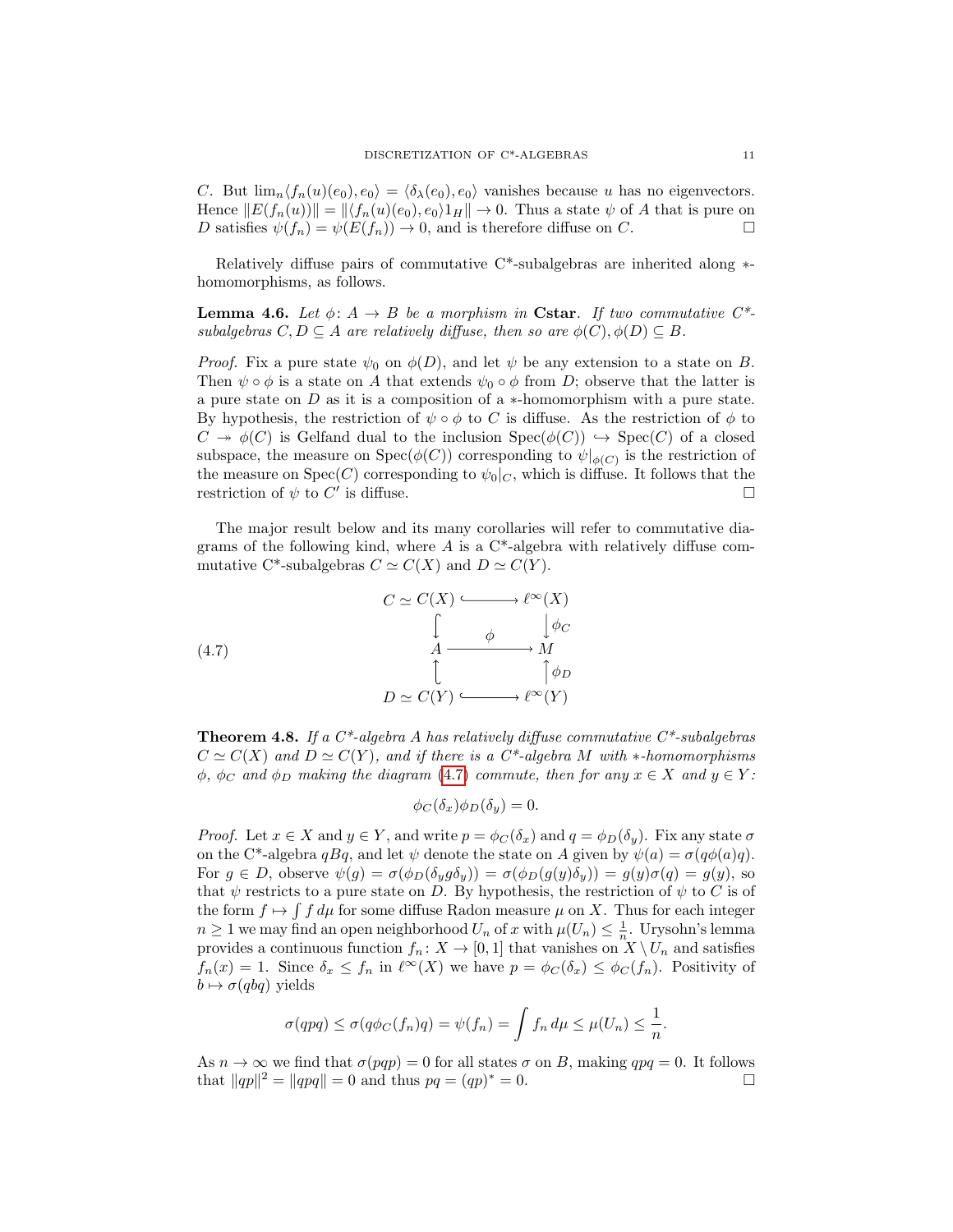Write **AWstar** for the category of AW<sup>\*</sup>-algebras with ∗-homomorphisms whose restriction to the projection lattices preserve arbitrary least upper bounds<sup>[1](#page-11-0)</sup>; Wstar is a full subcategory. We call  $\mathbf{AWstar}$ -discretizations  $AW^*$ -discretizations.

<span id="page-11-1"></span>Corollary 4.9. If a  $C^*$ -algebra A has two relatively diffuse commutative  $C^*$ subalgebras, then any  $AW^*$ -discretization  $\phi: A \rightarrow M$  satisfies  $M = 0$ . Consequently, every functorial  $AW^*$ -discretization F : Cstar  $\rightarrow$  AWstar has  $F(A) = 0$ for such A.

*Proof.* Let  $C \simeq C(X)$  and  $D \simeq C(Y)$  be the relatively diffuse commutative C<sup>\*</sup>subalgebras, and let  $\phi_C : \ell^{\infty}(X) \to M$  and  $\phi_D : \ell^{\infty}(Y) \to M$  be the discretizing morphisms as in Definition [2.2,](#page-2-0) yielding a commuting diagram [\(4.7\)](#page-10-0). For  $x \in X$ and  $y \in Y$ , set  $p_x = \phi_C(\delta_x)$  and  $q_y = \phi_D(\delta_y)$ . As  $\sum \delta_x = 1_C$  and  $\sum \delta_y = 1_D$  (in the sense of least upper bounds of orthogonal projections), and as  $\phi_C$  and  $\phi_D$  are morphisms in **AWstar**, we have  $\sum p_x = 1 = \sum q_y$  in M. By Theorem [4.8,](#page-10-1) each  $p_x$ is orthogonal to all of the  $q_y$ , so that  $p_x$  is orthogonal to  $\sum q_y = 1 \in M$ . Therefore  $p_x = 0$  for all  $x \in X$ , whence  $1 = \sum p_x = 0$  in M and  $M = 0$ .

<span id="page-11-3"></span>**Example 4.10.** If there is a morphism  $B(H) \rightarrow A$  in Cstar for some infinitedimensional Hilbert space, then A has no nontrivial AW\*-discretization.

*Proof.* First note that H as above is unitarily isomorphic to  $L^2[0,1] \otimes H$ , so  $a \mapsto a \otimes 1$ is a \*-homomorphism  $B(L^2[0,1]) \to B(L^2[0,1]) \otimes B(H) \simeq B(H)$ . Example [4.2](#page-8-1) along with Lemma [4.6](#page-10-2) show that A contains a relatively diffuse commutative  $C^*$ -subalgebras, so that Corollary [4.9](#page-11-1) applies.

In particular, by the last example the Calkin algebra  $A = B(H)/K(H)$  has no nontrivial AW<sup>\*</sup>-discretization for  $H = L^2[0, 1]$ .

Theorem [4.8](#page-10-1) has the following consequence for purely ring-theoretic discretizations, with much tamer conclusion than those of Corollaries [4.9](#page-11-1) or [4.12.](#page-12-0)

<span id="page-11-2"></span>**Corollary 4.11.** If a C\*-algebra A has relatively diffuse C\*-subalgebras  $C \simeq C(X)$ and  $D \simeq C(Y)$ , and if there is a commutative diagram of the form [\(4.7\)](#page-10-0) where M is a ring and  $\phi$ ,  $\phi_C$ ,  $\phi_D$  are ring homomorphisms, then for every  $x \in X$  and  $y \in Y$ :

$$
\phi_C(\delta_x)\phi_D(\delta_y) = \phi_D(\delta_y)\phi_C(\delta_x) = 0.
$$

Proof. Invoking Theorem [4.8](#page-10-1) in the case where

$$
M_1 = (A *_{C(X)} \ell^{\infty}(X)) *_{C(Y)} \ell^{\infty}(Y)
$$

is the colimit in Cstar of the diagram  $(4.7)$  with M deleted, we obtain that the images of  $\delta_x$  and  $\delta_y$  are orthogonal in  $M_1$ . Now let  $R \otimes_S T$  denote the amalgamated free product of rings (which coincides with the amalgamated free product of Calgebras when  $S$  is a unital subalgebra of algebras  $R$  and  $T$ ), and let

$$
M_0 = (A \otimes_{C(X)} \ell^{\infty}(X)) \otimes_{C(Y)} \ell^{\infty}(Y)
$$

be the colimit in the category of rings of the diagram  $(4.7)$  with M deleted. There is a natural map  $M_0 \to M_1$  induced by the universal property of  $M_0$ . It is a folk result that this is an embedding [\[10,](#page-14-24) [34\]](#page-15-10). Thus the images of  $\delta_x$  and  $\delta_y$  in  $M_0$  are already orthogonal. But the morphisms  $\phi$ ,  $\phi_C$ , and  $\phi_D$  of [\(4.7\)](#page-10-0) factor universally through  $M_0$ , so the images of  $\delta_x$  and  $\delta_y$  in M are orthogonal.

<span id="page-11-0"></span><sup>&</sup>lt;sup>1</sup>See [\[20,](#page-14-6) Lemma 2.2] for further characterizations of these morphisms.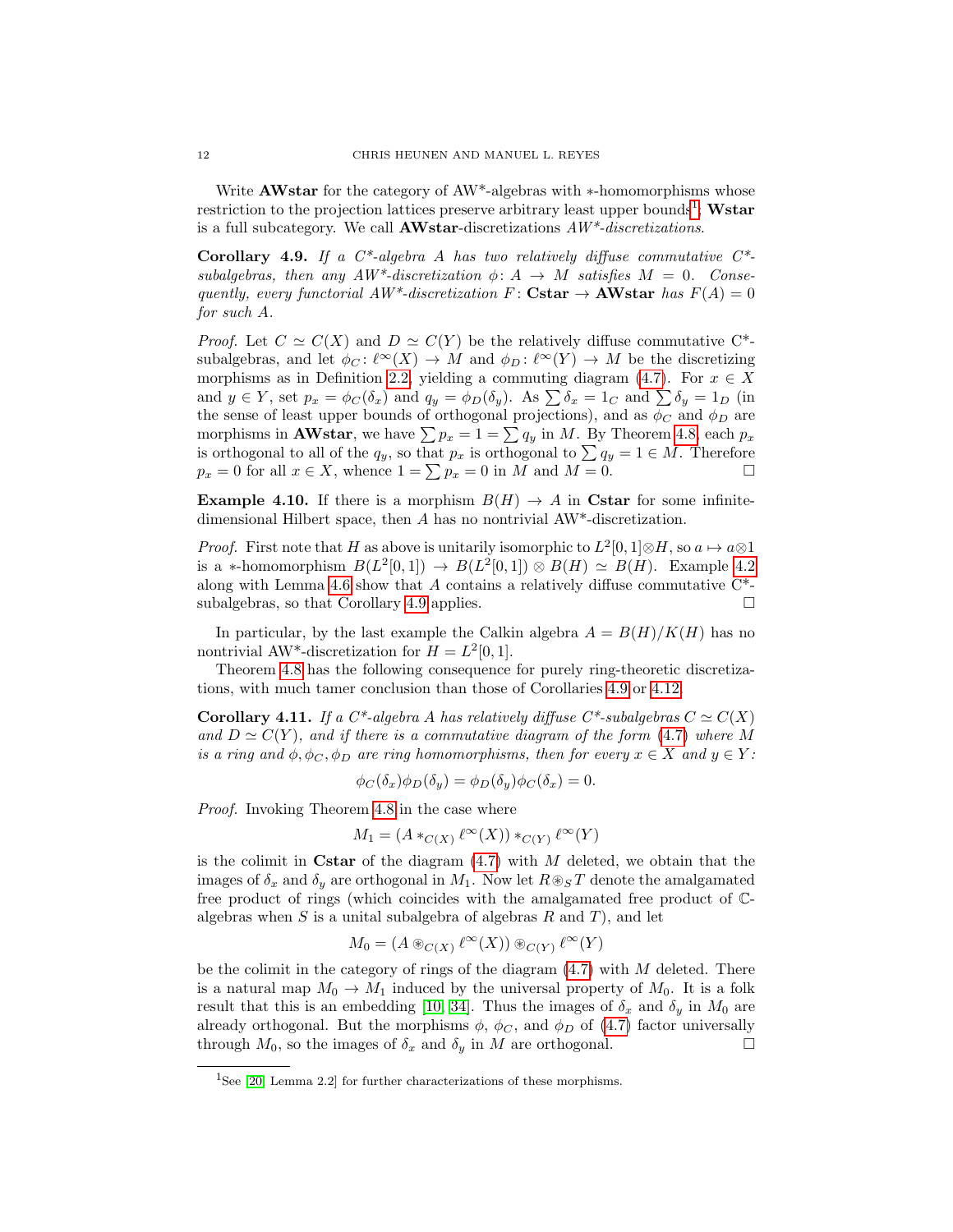We conclude this section with an obstruction for unbounded discretizations into topological algebras. Write TAlg for the category of Hausdorff topological Calgebras with continuous homomorphisms. Recall [\[39,](#page-15-11) Chapter 10] that a family  $(a_i)_{i\in I}$  of elements in a Hausdorff topological ring R is summable if the net  $(a_J)$ indexed by finite subsets  $J \subseteq I$  converges, where  $a_J = \sum_{j \in J} a_j$ ; in that case we write  $\sum a_i$  for the limit.

<span id="page-12-0"></span>**Corollary 4.12.** Let A be a  $C^*$ -algebra with relatively diffuse  $C^*$ -subalgebras  $C \simeq$  $C(X)$  and  $D \simeq C(Y)$ . Then every unbounded **TAlg**-discretization of A is zero. More precisely: if there is a commutative diagram



where M is a Hausdorff topological ring,  $\phi_C$  and  $\phi_D$  are continuous homomorphisms, and  $\phi$  is a homomorphism, then  $M = 0$ .

Proof. It suffices to prove the second, more general claim. Because the natural embedding  $C(X) \hookrightarrow \mathbb{C}^X$  has image in the subring  $\ell^{\infty}(X) \subseteq \mathbb{C}^X$  and similarly for  $C(Y)$ , we may apply Corollary [4.11](#page-11-2) to conclude that the idempotents  $p_x = \phi_C(\delta_x)$ and  $q_y = \phi_D(\delta_y)$  satisfy  $p_x q_y = 0$  for all  $x \in X$  and  $y \in Y$ .

The orthogonal set of idempotents  $\{\delta_x \mid x \in X\}$  is summable with  $\sum \delta_x = 1$  in  $\mathbb{C}^X$ , so the family of images  $(p_x)_{x\in X}$  under the continuous homomorphism  $\phi_C$  is also summable in M with  $\sum p_x = 1$ . Similarly, we have  $(q_y)_{y \in Y}$  summable in M with  $\sum q_y = 1$ .

Now consider the net  $(p_I q_J)$  indexed by the directed set of all 'rectangular' subsets  $I \times J \subseteq X \times Y$  with both  $I \subseteq X$  and  $J \subseteq Y$  finite. As both  $(p_I)$  and  $(q_J)$ converge to 1, we have  $p_I q_J \to 1^2 = 1$ . But each  $p_I q_J = \sum_I \sum_J p_x q_y = 0$ , so we have  $1 = \lim p_I q_J = 0$ . Thus  $M = 0$ .

Just as in Example [4.10,](#page-11-3) if there is a morphism  $B(H) \to A$  in Cstar with H an infinite-dimensional Hilbert space, then every unbounded  $\textbf{TAlg}$ -discretization of A is trivial.

Remark 4.13. Similar to the C\*-discretization in Proposition [2.3,](#page-2-1) one could construct a pro-C\*-discretization by replacing the pushouts  $A *_{C} \ell^{\infty}(\mathrm{Spec}(C))$  in Cstar with the pushouts  $A *_{C} \mathbb{C}^{\text{Spec}(C)}$  in **proCstar**. However, the previous corollary shows that this construction must trivialize for algebras A that have relatively diffuse commutative C\*-subalgebras.

We close with one further example of a separable algebra having no injective  $W^*$ discretizations. We only sketch its proof, as the complete argument would require us to modify several results above to account for possibly nonunital commutative subalgebras, a technicality that we have avoided for the sake of readability.

**Example 4.14.** Let  $H = L^2[0,1]$  and  $C = C[0,1] \subseteq L^{\infty}[0,1] \subseteq B(H)$ . Then  $A =$  $C + K(H)$  is a separable C<sup>\*</sup>-algebra of type I for which every AW<sup>\*</sup>-discretization and every unbounded TAlg-discretizations has nonzero kernel. (It does, however,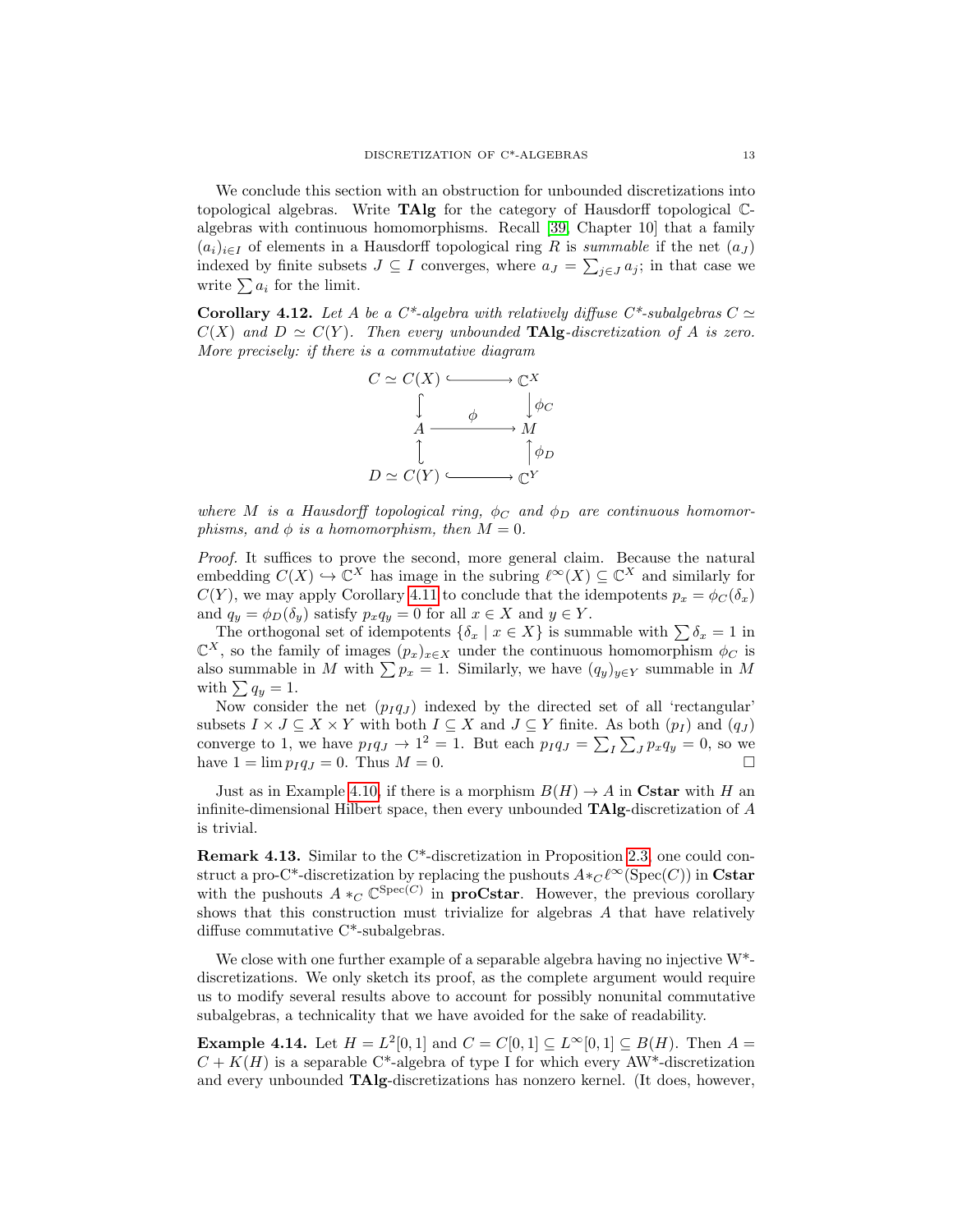have nonzero non-injective such discretizations that factor through the commutative  $C^*$ -algebra  $A/K(H)$ .)

*Proof.* Let  $e_n$ , and  $q_n$  be as in Example [4.2.](#page-8-1) Within  $B(H)$ , write  $C_0(\mathbb{Z}) \simeq D \subseteq$  $K(H)$  for the nonunital commutative C\*-subalgebra generated by the  $q_n$ . If one alters Definition [4.1](#page-8-2) to allow for possibly nonunital  $C^*$ -subalgebras, then  $C$  and D are relatively diffuse. Indeed, each pure state  $\psi_0$  on D is supported on some projection  $p = q_n$ , and every extension of  $\psi_0$  to a state  $\psi$  on A satisfies  $\psi(f)$  =  $\psi(pfp) = \int_0^1 f dt \psi(p) = \int_0^1 f dt$  for all  $f \in C[0,1]$ . A suitable modification of Theorem [4.8](#page-10-1) holds for such  $C$  and  $D$ , with hardly a change to the proof.

Now if  $\phi: A \to M$  is an AW<sup>\*</sup>-discretization or an unbounded **TAlg**-discretization, then we claim that  $K(H) \subseteq \text{ker}(\phi)$ . Indeed, the same method of proof of Corollaries [4.9](#page-11-1) and [4.12](#page-12-0) shows that D is contained in  $\text{ker}(\phi)$  (noting that C is still a unital subalgebra), and  $K(H)$  is the ideal generated by D.

## 5. Conclusion

<span id="page-13-0"></span>In contrast to the obstructions [\[35,](#page-15-0) [7,](#page-14-0) [4\]](#page-14-1), based on the Kochen-Specker theorem [\[25\]](#page-14-25) from quantum physics, the fact that profinite completion faithfully discretizes all finite-dimensional C\*-algebras shows that the results in Section [4](#page-8-0) are truly infinite-dimensional obstructions and are therefore independent of the Kochen-Specker theorem.

From the perspective of discretization as discussed in this paper, the search for a suitable candidate A for a category of algebras dual to 'noncommutative sets' remains open. Having ruled out various candidates, we now briefly discuss the implications, including possible avenues to avoid these obstructions.

Within the category Cstar, there remains the interesting open Question [2.6](#page-4-0) of whether every  $C^*$ -algebra has exists a functorial (or equivalently, compatible)  $C^*$ discretization that is injective or faithful. This question is addressed in recent work of Kornell [\[26\]](#page-14-26) that takes a radically different approach: passing to a model of set theory in which every subset of R is measurable, so that the Axiom of Choice fails.

A positive answer to Question [2.6](#page-4-0) would still not entail a candidate category of algebras dual to 'noncommutative sets'. That would require isolating a suitable subcategory **A** of Cstar containing the algebras  $\ell^{\infty}(X)$  and their normal ∗-homomorphisms as a full subcategory (dual to 'classical' sets). One of the most notable feature of the algebras  $\ell^{\infty}(X)$  and  $\mathbb{C}^{X}$  is their abundance of projections. But using this structure as a guide makes Corollaries [4.9](#page-11-1) and [4.12](#page-12-0) particularly troubling. Suppose that A,  $C(X)$ , and  $C(Y)$  are as in Theorem [4.8.](#page-10-1) Let  $\phi: A \to M$ be the discretization of Proposition [2.3.](#page-2-1) On the one hand, that proposition demonstrates that  $\ell^{\infty}(X)$  and  $\ell^{\infty}(Y)$  embed faithfully into M. On the other hand, for all  $x \in X$  and  $y \in Y$ , Theorem [4.8](#page-10-1) implies that the images of  $\delta_x \in \ell^{\infty}(X)$  and  $\delta_y \in \ell^{\infty}(Y)$  are orthogonal in M. So it is not contradictory to faithfully embed both  $\ell^{\infty}(X)$  and  $\ell^{\infty}(Y)$  into a common discretization making all  $\delta_x \delta_y$  vanish.

Thus Corollaries [4.9](#page-11-1) and [4.12](#page-12-0) merely indicate that globally 'gluing' projections via the structure of an AW\*-algebra or via convergence of nets of finite sums is inadequate for discretization. This suggests exploring new structures imposing a suitable 'global coherence' on projections in noncommutative ∗-algebras beyond AW\*-algebras or topological algebras. To speculate only about a single possibility: the notion of contramodule [\[33\]](#page-15-12) formalizes 'infinite summation' operations that cannot be interpreted as convergence of sums in any topology.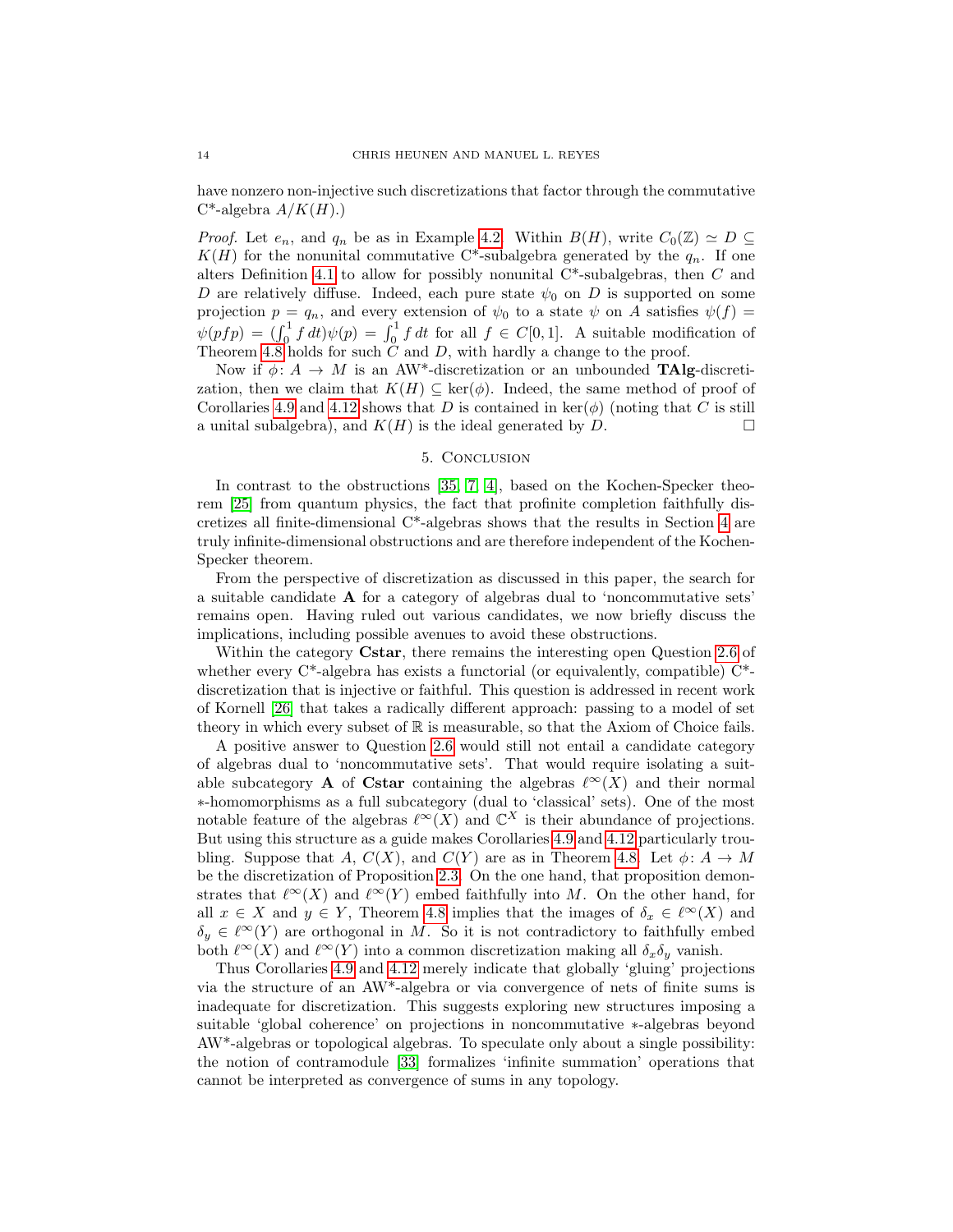#### Acknowledgements

C. Heunen was supported by EPSRC Fellowship EP/L002388/1. M. Reyes was supported by NSF grant DMS-1407152. We thank the anonymous referee for an insightful report that sharpened the statement of Theorem [4.8,](#page-10-1) informed us of Example [4.5,](#page-9-1) and inspired us to significantly expand and rewrite this paper.

#### **REFERENCES**

- <span id="page-14-8"></span>[1] C. A. Akemann. The general Stone-Weierstrass problem. *J. Funct. Anal.*, 4:277-294, 1969.
- <span id="page-14-10"></span>[2] C. A. Akemann. A Gelfand representation theory for C∗-algebras. Pacific J. Math., 39:1–11, 1971.
- <span id="page-14-22"></span>[3] J. Anderson. Extensions, restrictions, and representations of states on C∗-algebras. Trans. Amer. Math. Soc., 249(2):303–329, 1979.
- <span id="page-14-1"></span>[4] M. Ben-Zvi, A. Ma, and M. L. Reyes. A Kochen-Specker theorem for integer matrices and noncommutative spectrum functors. arXiv:1509.03618, 2015.
- <span id="page-14-20"></span>[5] S. K. Berberian. Baer ∗-rings. Springer, 1972. second printing 2011.
- <span id="page-14-3"></span>[6] B. van den Berg and C. Heunen. Noncommutativity as a colimit. Applied Categorical Structures, 20(4):393–414, 2012.
- <span id="page-14-0"></span>[7] B. van den Berg and C. Heunen. Extending obstructions to noncommutative functorial spectra. Theory and Applications of Categories, 29:No. 17, 457–474, 2014.
- <span id="page-14-12"></span>[8] B. E. Blackadar. Weak expectations and nuclear C∗-algebras. Indiana Univ. Math. J., 27(6):1021–1026, 1978.
- <span id="page-14-17"></span>[9] B. E. Blackadar. Operator Algebras: Theory of C∗-algebras and von Neumann algebras, volume 122 of Encyclopaedia of Mathematical Sciences. Springer-Verlag, Berlin, 2006.
- <span id="page-14-24"></span>[10] D. P. Blecher and V. I. Paulsen. Explicit construction of universal operator algebras and applications to polynomial factorization. Proceedings of the American Mathematical Society, 112(3):839–850, 1991.
- <span id="page-14-16"></span>[11] J. Cuntz. Simple C\*-algebras generated by isometries. Communications in Mathematical Physics, 57:173–185, 1977.
- <span id="page-14-13"></span>[12] J. Dauns. Categorical W\*-tensor product. Transactions of the American Mathematical Society, 166:439–456, 1972.
- <span id="page-14-14"></span>[13] R. El Harti, N. C. Phillips, and P. R. Pinto. Profinite pro-C∗-algebras and pro-C∗-algebras of profinite groups. Houston J. Math., 40(3):791–816, 2014.
- <span id="page-14-9"></span>[14] R. Giles and H. Kummer. A non-commutative generalization of topology. Indiana University Mathematics Journal, 21(1):91–102, 1971.
- <span id="page-14-23"></span>[15] P. Halmos. A Hilbert space problem book. Springer, 2nd edition, 1982.
- <span id="page-14-5"></span>[16] J. Hamhalter. Isomorphisms of ordered structures of abelian C\*-algebras. Journal of Mathematical Analysis and Applications, 383:391–399, 2011.
- <span id="page-14-7"></span>[17] J. Hamhalter. Dye's theorem and Gleason's theorem for  $AW^*$ -algebras. Journal of Mathematical Analysis and Applications, 422(2):1103–1115, 2015.
- <span id="page-14-2"></span>[18] C. Heunen. The many classical faces of quantum structures.  $arXiv:1412.2177$ , Handbook of Quantum Mechanics Interpretation, 2014.
- <span id="page-14-4"></span>[19] C. Heunen, N. P. Landsman, and B. Spitters. A topos for algebraic quantum theory. Communications in Mathematical Physics, 291:63–110, 2009.
- <span id="page-14-6"></span>[20] C. Heunen and M. L. Reyes. Active lattices determine AW\*-algebras. Journal of Mathematical Analysis and Applications, 416:289–313, 2014.
- <span id="page-14-11"></span>[21] M. C. Iovanov, Z. Mesyan, and M. L. Reyes. Infinite-dimensional diagonalization and semisimplicity. arXiv:1502.05184, 2015. To appear in Israel J. Math.
- <span id="page-14-19"></span>[22] I. Kaplansky. Projections in Banach algebras. Ann. of Math. (2), 53:235–249, 1951.
- <span id="page-14-18"></span>[23] I. Kaplansky. The structure of certain operator algebras. Trans. Amer. Math. Soc., 70:219– 255, 1951.
- <span id="page-14-21"></span>[24] J. D. Knowles. On the existence of non-atomic measures. Mathematika, 14:62–67, 1967.
- <span id="page-14-25"></span>[25] S. Kochen and E. P. Specker. The problem of hidden variables in quantum mechanics. J. Math. Mech., 17:59–87, 1967.
- <span id="page-14-26"></span>[26] A. Kornell. V\*-algebras. [arXiv:1502.01516](http://arxiv.org/abs/1502.01516), 2015.
- <span id="page-14-15"></span>[27] T.-Y. Lam. Lectures on Modules and Rings. Springer, 1999.